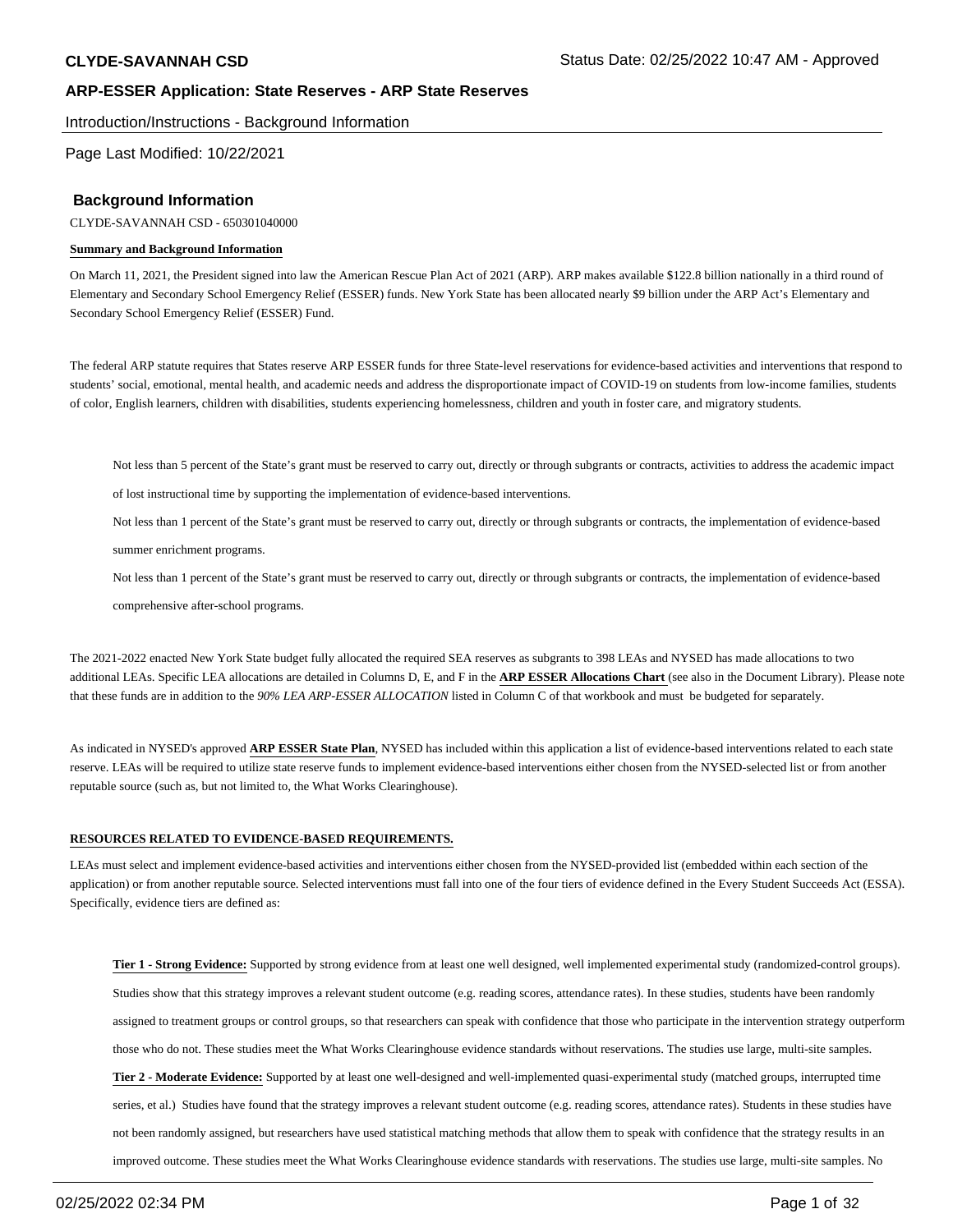#### Introduction/Instructions - Background Information

Page Last Modified: 10/22/2021

other studies show that this strategy negatively impacts an outcome.

Tier 3 - Promising Evidence: Supported by at least one well designed, well implemented correlational study with statistical controls for selection bias. T is evidence that this strategy improves a student outcome (reading scores, attendance rates), but that research may consist of correlational studies -- studie can show a relationship between the strategy and outcome but cannot show that the improved outcome was the result of the strategy. The studies supporti Tier 3 strategies do not have to be based on large, multi-site samples. A strategy that would otherwise be considered Tier 1 or Tier 2, but it does not meet sample size requirements, is considered Tier 3. No other studies show that this strategy negatively impacts an outcome.

**Tier 4 - Demonstrates a Rationale:** High-quality research findings or positive evaluation suggests that this will likely improve student outcomes or other relevant outcomes; and there are ongoing efforts to examine the effects of such activity, strategy, or intervention. Based on existing research, the intervent cannot yet be defined as a Tier 1, Tier 2 or Tier 3. However, there is good reason to believe — based on existing research and data — that the intervention could improve relevant student outcomes.

Further information may be found in the Federal Guidance on Evidence-Based Interventions. There are a number of resources available that identify research v supports specific interventions. Districts and schools are encouraged to review the various clearinghouses to find programs, strategies, and interventions that align the needs identified during the needs assessment process. Finally, additional technical assistance materials to support LEA planning and implementation of strateg and interventions are available on the Department's **ARP ESSER webpage** and in the Document Library.

#### **Project Period**

March 13, 2020 to September 30, 2024 to obligate funds. Funds must be fully liquidated and an FS-10F Final Expenditure Report submitted by October 31, 2024.

#### **Project Number**

The project number stems for the three state-reserve programs are:

| Fund Code    | Project                                                                                       |
|--------------|-----------------------------------------------------------------------------------------------|
| 5884-21-XXXX | ARP-ESSER 5% State-Level Reserve - Addressing the Impact of Lost<br><b>Instructional Time</b> |
| 5883-21-XXXX | ARP-ESSER 1% State-Level Reserve - Comprehensive After School                                 |
| 5882-21-XXXX | ARP-ESSER 1% State-Level Reserve - Summer Learning and Enrichment                             |

This number should be used on the appropriate FS-10 budget form.

#### **Submission Deadline**

Completed applications are due by **November 30, 2021** (with extensions by request) and will be reviewed on a rolling basis.

If an eligible school district does not intent to apply for one or more of its ARP ESSER State Reserve allocations, please advise NYSED by emailing CARESAct@nysed.gov prior to **November 5, 2021**.

Please note that applications must be submitted and fully approved by no later than March 23, 2022. LEAs that have not been issued a Grant Award Notice by that time will be at risk of having their ARP-ESSER State Reserve allocation returned to the United States Department of Education.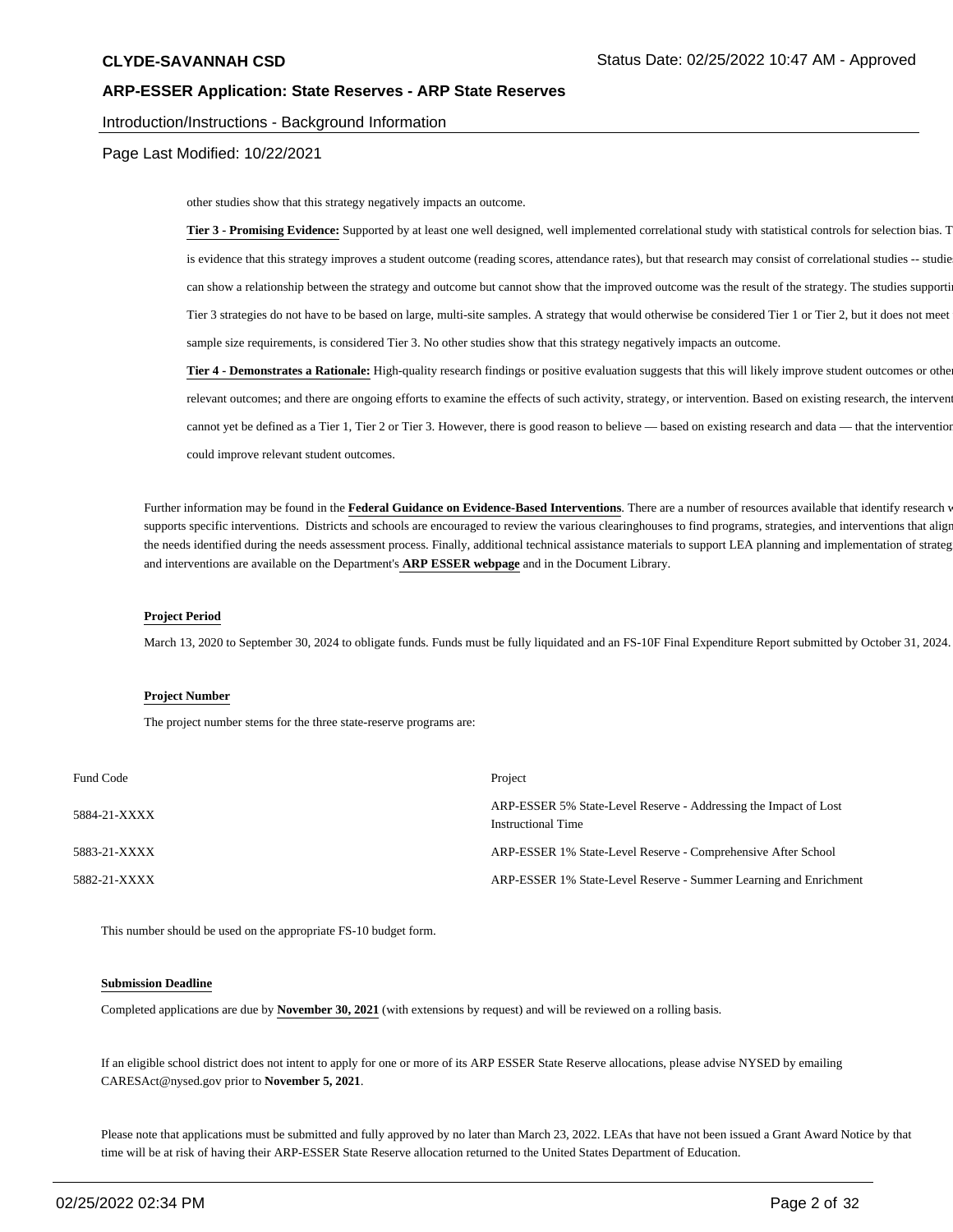Introduction/Instructions - Background Information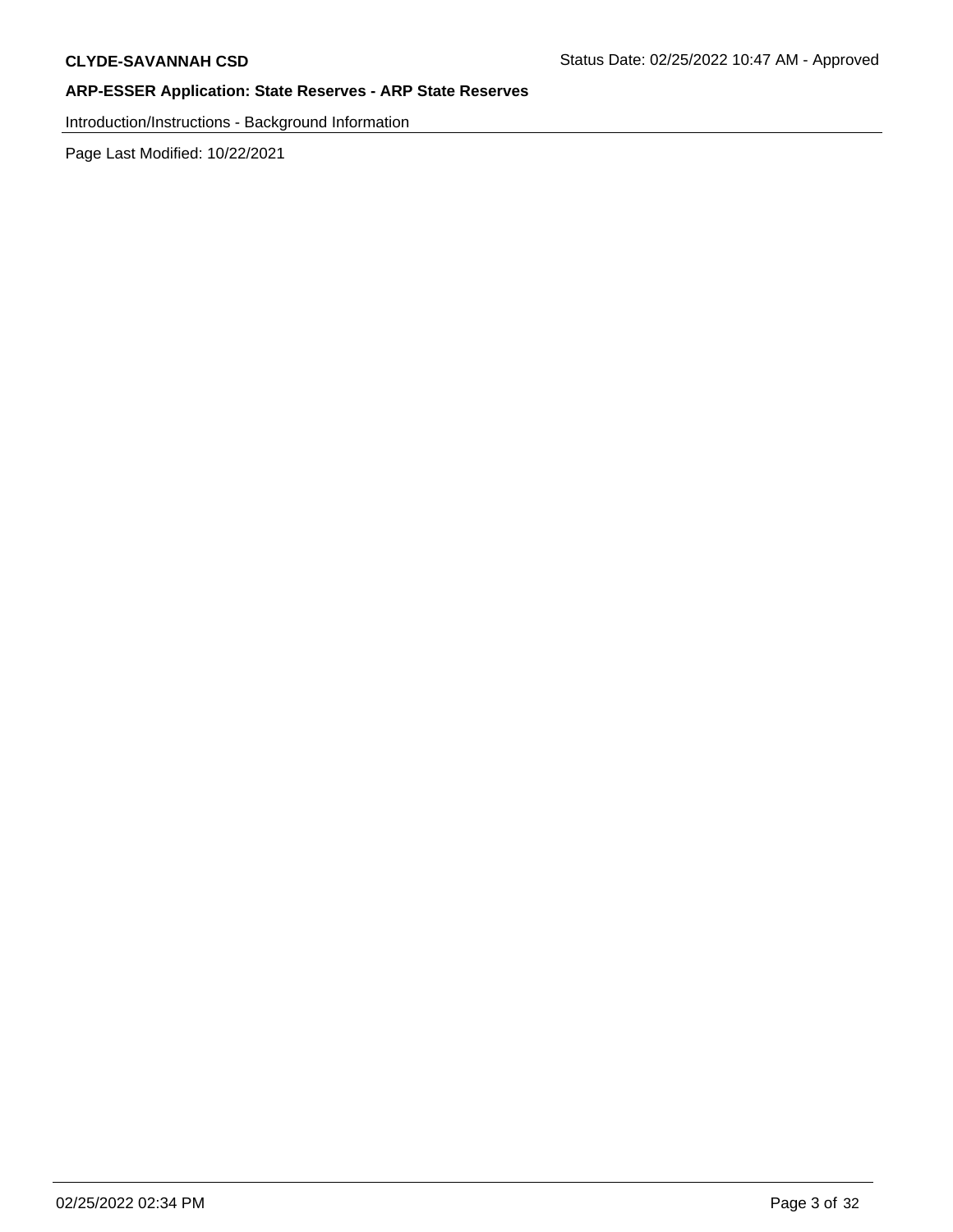Introduction/Instructions - Submission Instructions

Page Last Modified: 10/22/2021

### **Submission Instructions**

CLYDE-SAVANNAH CSD - 650301040000

#### **Directions for Submitting the Application:**

The online application may only be submitted/certified by the chief school officer of the applicant LEA. The designated superintendent (public school LEAs), and the chief executive officer, board of trustees president, or school employee designated by the board of trustees (charter school LEAs) are the only administrators with the submit/certify rights necessary to successfully submit and certify a completed application for NYSED review.

LEAs *ARE NOT REQUIRED* to send hard copies of general application materials to the Department.

LEAs *ARE REQUIRED* to send signed originals and two hard copies of each FS-10 Budget Form to:

 *Office of ESSA-Funded Programs - Rm 320 EB RE: ARP-ESSER Application – State Reserves New York State Education Department 89 Washington Avenue Albany, NY 12234*

### **Deadline for Submitting the Application:**

The *ARP-ESSER Application – State Reserves* is **due by November 30, 2021**.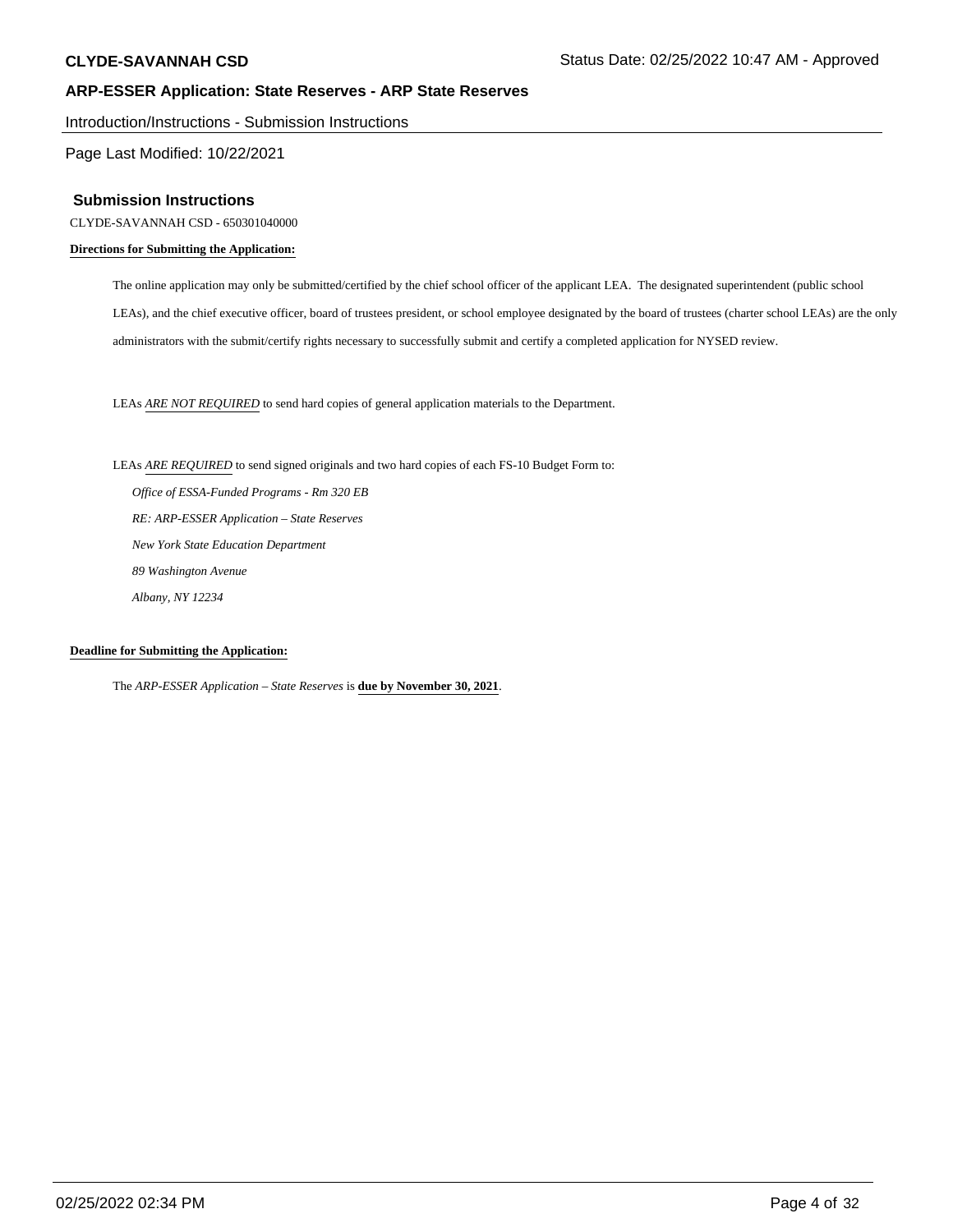#### Assurances - Assurances

Page Last Modified: 10/22/2021

### **ARP-ESSER State Reserve: Assurances**

**1. The LEA assures that ESSER funds are used for activities allowable under section 2001(e) of the ARP Act, 18003(d) of the CARES Act and 313(d) of the CRRSA Act.**

 $\Xi$  YES, the LEA provides the above assurance.

- **2. The LEA assures that it will comply with all reporting requirements at such time and in such manner and containing such information as the Commissioner may reasonably require, including on matters such as but not limited to:**
	- **1. data on each school's mode of instruction (remote, hybrid, in-person), including student attendance data (disaggregated by student subgroup) for each modality;**
	- **2. LEA uses of funds to meet students' social, emotional, and academic needs, including through summer enrichment programming and other evidence-based interventions, and how they advance equity for underserved students;**
	- **3. LEA uses of funds to sustain and support access to early childhood education programs;**
	- **4. impacts and outcomes (disaggregated by student subgroup) through use of ARP ESSER funding (e.g., quantitative and qualitative results of ARP ESSER funding, including on personnel, student learning, and budgeting at the school and district level);**
	- **5. student data (disaggregated by student subgroup) related to how the COVID-19 pandemic has affected instruction and learning;**
	- **6. requirements under the Federal Financial Accountability Transparency Act (FFATA); and**
	- **7. additional reporting requirements as may be necessary to ensure accountability and transparency of ARP ESSER funds.**
	- YES, the LEA provides the above assurance.
- **3. The LEA assures that records pertaining to the ARP ESSER award under 2 C.F.R. § 200.334 and 34 C.F.R. §76.730, including financial records related to use of grant funds, will be retained separately from other grant funds, including but not limited to funds that an LEA receives under the Coronavirus Aid, Relief, and Economic Security Act (CARES Act) and the Coronavirus Response and Relief Supplemental Appropriations Act, 2021 (CRRSA Act).**

YES, the LEA provides the above assurance.

**4. The LEA assures that the LEA will cooperate with any examination of records with respect to such funds by making records available for inspection, production, and examination, and authorized individuals available for interview and examination, upon the request of (i) the Department and/or its Inspector General; or (ii) any other federal agency, commission, or department in the lawful exercise of its jurisdiction and authority.**

YES, the LEA provides the above assurance.

**5. The LEA assures that the LEA will comply with all applicable assurances in OMB Standard Forms 424B and D (Assurances for Non-Construction and Construction Programs), including the assurances relating to the legal authority to apply for assistance; access to records; conflict of interest; merit systems; nondiscrimination; Hatch Act provisions; labor standards; flood hazards; historic preservation; protection of human subjects; animal welfare; lead-based paint; Single Audit Act; and the general agreement to comply with all applicable Federal laws, executive orders and regulations.**

■ YES, the LEA provides the above assurance.

**6. The LEA assures that the LEA will have on file with the SEA a set of assurances that meets the requirements of section 442 of the General Education Provisions Act (GEPA) (20 U.S.C. 1232e).**

 $\boxtimes$  YES, the LEA provides the above assurance.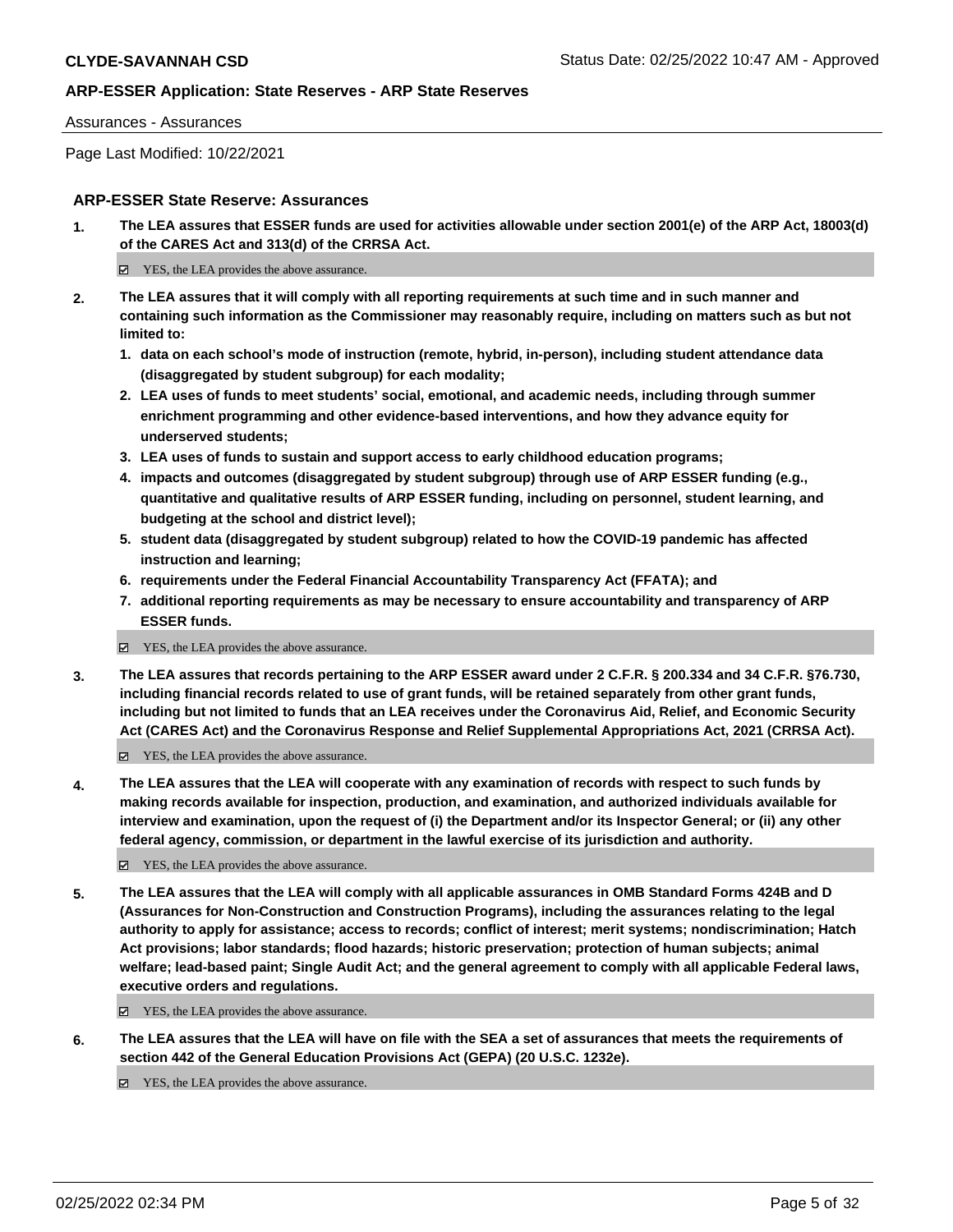Assurances - Assurances

Page Last Modified: 10/22/2021

**7. The LEA assures that the LEA will comply with the requirements of section 427 of GEPA (20 U.S.C. 1228a). The description must include information on the steps the LEA proposes to take to permit students, teachers, and other program beneficiaries to overcome barriers (including barriers based on gender, race, color, national origin, disability, and age) that impede equal access to, or participation in, the program.**

■ YES, the LEA provides the above assurance.

**8. The LEA assures that the LEA is using ARP ESSER funds for purposes that are reasonable, necessary, and allocable under the ARP.**

■ YES, the LEA provides the above assurance.

**9. The LEA assures that the LEA will comply with the provisions of all applicable acts, regulations and assurances; the following provisions of Education Department General Administrative Regulations (EDGAR) 34 CFR parts 76, 77, 81, 82, 84, 97, 98, and 99; the OMB Guidelines to Agencies on Governmentwide Debarment and Suspension (Nonprocurement) in 2 CFR part 180, as adopted and amended as regulations of the Department in 2 CFR part 3485; and the Uniform Guidance in 2 CFR part 200, as adopted and amended as regulations of the Department in 2 CFR part 34.**

YES, the LEA provides the above assurance.

**10. The LEA assures that federal grant recipients, sub recipients and their grant personnel are prohibited from text messaging while driving a government owned vehicle, or while driving their own privately owned vehicle during official grant business, or from using government supplied electronic equipment to text message or email when driving as per Executive Order 13513,"Federal Leadership on Reducing Text Messaging While Driving," October 1,2009.**

YES, the LEA provides the above assurance.

**11. The LEA assures that no Federal appropriated funds have been paid or will be paid to any person for influencing or attempting to influence an officer or employee of any agency, a Member of Congress, an officer or employee of Congress, or an employee of a Member of Congress in connection with the making or renewal of Federal grants under this program.**

YES, the LEA provides the above assurance.

- **12. The LEA assures that:**
	- **1. the LEA will administer each program covered by the application in accordance with all applicable statutes, regulations, program plans, and applications;**
	- **2. control of funds provided to the LEA under each program, and title to property acquired with those funds, will be in a public agency and that a public agency will administer those funds and property;**
	- **3. the LEA will use fiscal control and fund accounting procedures that will ensure proper disbursement of, and accounting for, Federal funds paid to that agency under each program;**
	- **4. the LEA will make reports to the State agency or board and to the Secretary as may reasonably be necessary to enable the State agency or board and the Secretary to perform their duties and that the local educational agency will maintain such records, including the records required under section 1232f of this title, and provide access to those records, as the State agency or board or the Secretary deem necessary to perform their duties; and**
	- **5. the LEA will provide reasonable opportunities for the participation by teachers, parents, and other interested agencies, organizations, and individuals in the planning for and operation of each program.**

YES, the LEA provides the above assurance.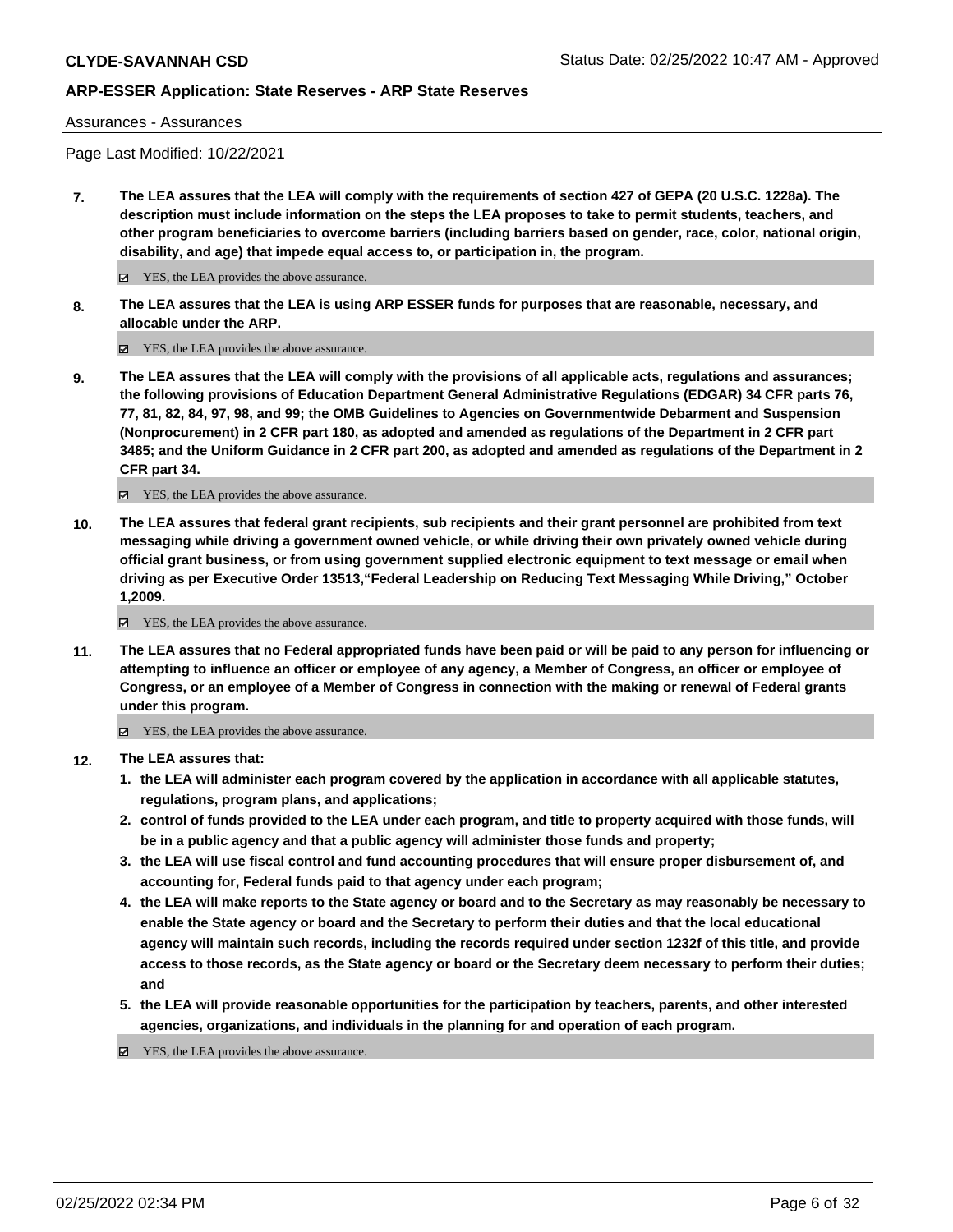### Assurances - Assurances

Page Last Modified: 10/22/2021

### **13. The LEA assures that:**

- **1. any application, evaluation, periodic program plan or report relating to each program will be made readily available to parents and other members of the general public;**
- **2. in the case of any project involving construction—(A) the project is not inconsistent with overall State plans for the construction of school facilities, and (B) in developing plans for construction, due consideration will be given to excellence of architecture and design and to compliance with standards prescribed by the Secretary under section 794 of title 29 in order to ensure that facilities constructed with the use of Federal funds are accessible to and usable by individuals with disabilities;**
- **3. the local educational agency has adopted effective procedures for acquiring and disseminating to teachers and administrators participating in each program significant information from educational research, demonstrations, and similar projects, and for adopting, where appropriate, promising educational practices developed through such projects; and**
- **4. none of the funds expended under any applicable program will be used to acquire equipment (including computer software) in any instance in which such acquisition results in a direct financial benefit to any organization representing the interests of the purchasing entity or its employees or any affiliate of such an organization.**

YES, the LEA provides the above assurance.

**14. The LEA assures that the LEA will comply with the maintenance of equity provision in section 2004(c) of the ARP.**

YES, the LEA provides the above assurance.

**15. The LEA assures that the LEA will engage in meaningful consultation with stakeholders and give the public an opportunity to provide input in the ARP-ESSER State Reserve use of funds. Specifically, an LEA will engage in meaningful consultation with students; families; school and district administrators (including special education administrators); and teachers, principals, school leaders, other educators, school staff, and their unions. Additionally, an LEA must engage in meaningful consultation with each of the following, to the extent present in or served by the LEA: Tribes; civil rights organizations (including disability rights organizations); and stakeholders representing the interests of children with disabilities, English learners, children experiencing homelessness, children in foster care, migratory students, students involved with the juvenile justice system, and other underserved students.**

YES, the LEA provides the above assurance.

**16. The LEA assures that its plan for ARP-ESSER State Reserve use of funds will be: in an understandable and uniform format; to the extent practicable, written in a language that parents can understand or, if not practicable, orally translated; and, upon request by a parent who is an individual with a disability, provided in an alternative format accessible to that parent.**

YES, the LEA provides the above assurance.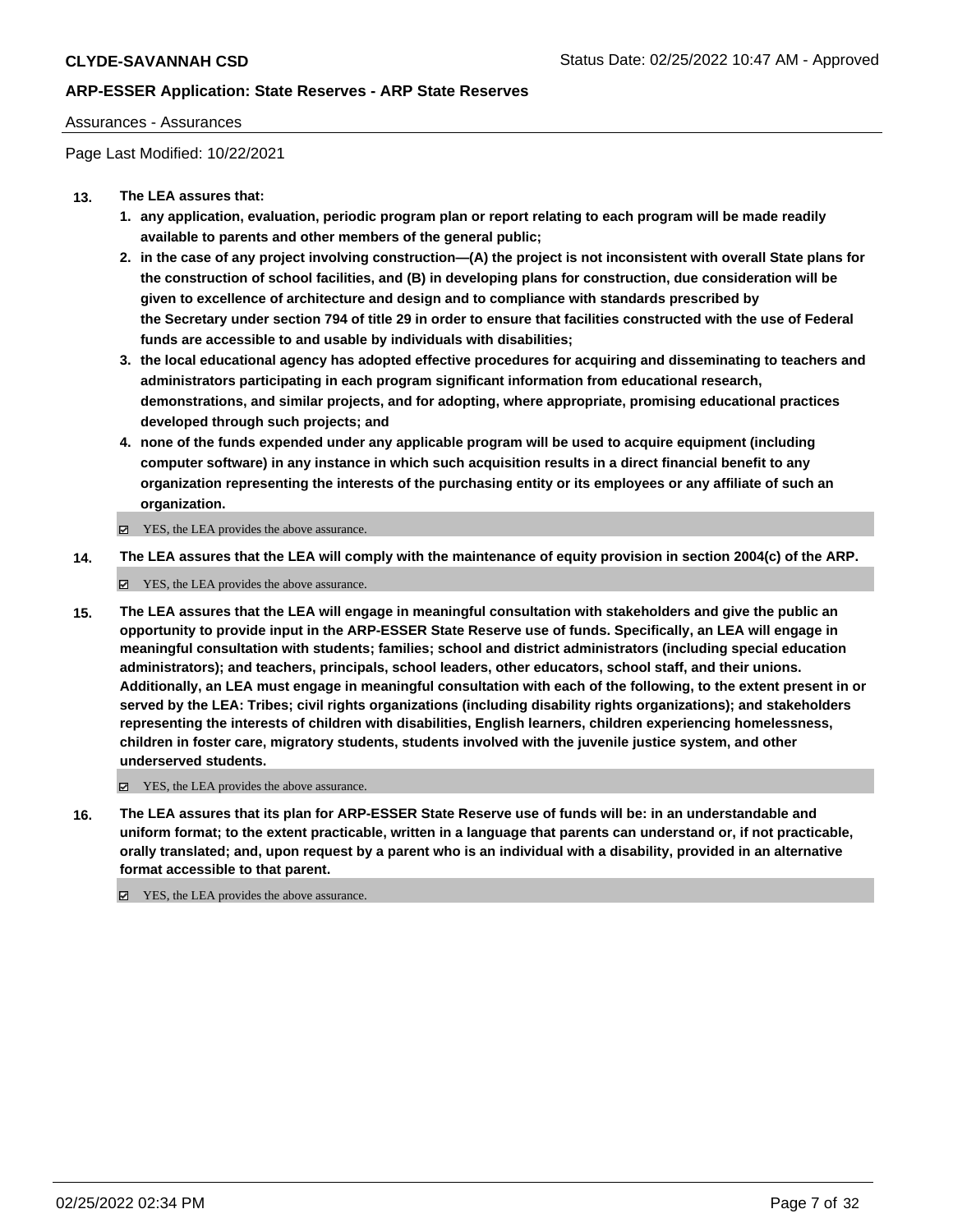#### ARP-ESSER State Reserves - State Reserves Intent to Apply

### Page Last Modified: 12/14/2021

### **ARP-ESSER State Reserves: Intent to Apply**

If an eligible school district does not intent to apply for one or more of its ARP ESSER State Reserve allocations, please advise NYSED by emailing CARESAct@nysed.gov prior to **November 5, 2021**.

### **1. Does the LEA intend to apply for ARP-ESSER 5% State-Level Reserve - Addressing the Impact of Lost Instructional Time funding?**

YES, the LEA intends to apply for ARP-ESSER 5% State-Level Reserve - Addressing the Impact of Lost Instructional Time funding.

### **2. Does the LEA intend to apply for ARP-ESSER 1% State-Level Reserve - Summer Learning and Enrichment funding?**

YES, the LEA intends to apply for ARP-ESSER 1% State-Level Reserve - Summer Learning and Enrichment funding.

#### **3. Does the LEA intend to apply for ARP-ESSER 1% State-Level Reserve - Comprehensive After School funding?**

YES, the LEA intends to apply for ARP-ESSER 1% State-Level Reserve - Comprehensive After School funding.

# **4. Please provide contact information for the LEA Business Official and Board President. Please confirm that each individual has reviewed and approved of the application, including all plan descriptions and use of funds.**

|                       | l Name            | l Email Address                                 | Date of Final Review/Approval |
|-----------------------|-------------------|-------------------------------------------------|-------------------------------|
| LEA Business Official | <b>Susan Grav</b> | Susan.Gray@clydesavannah.org                    | 12/17/2021                    |
| LEA Board President   | l Richard Drahms  | Richard.Drahms@clydesavannah. 12/17/2021<br>org |                               |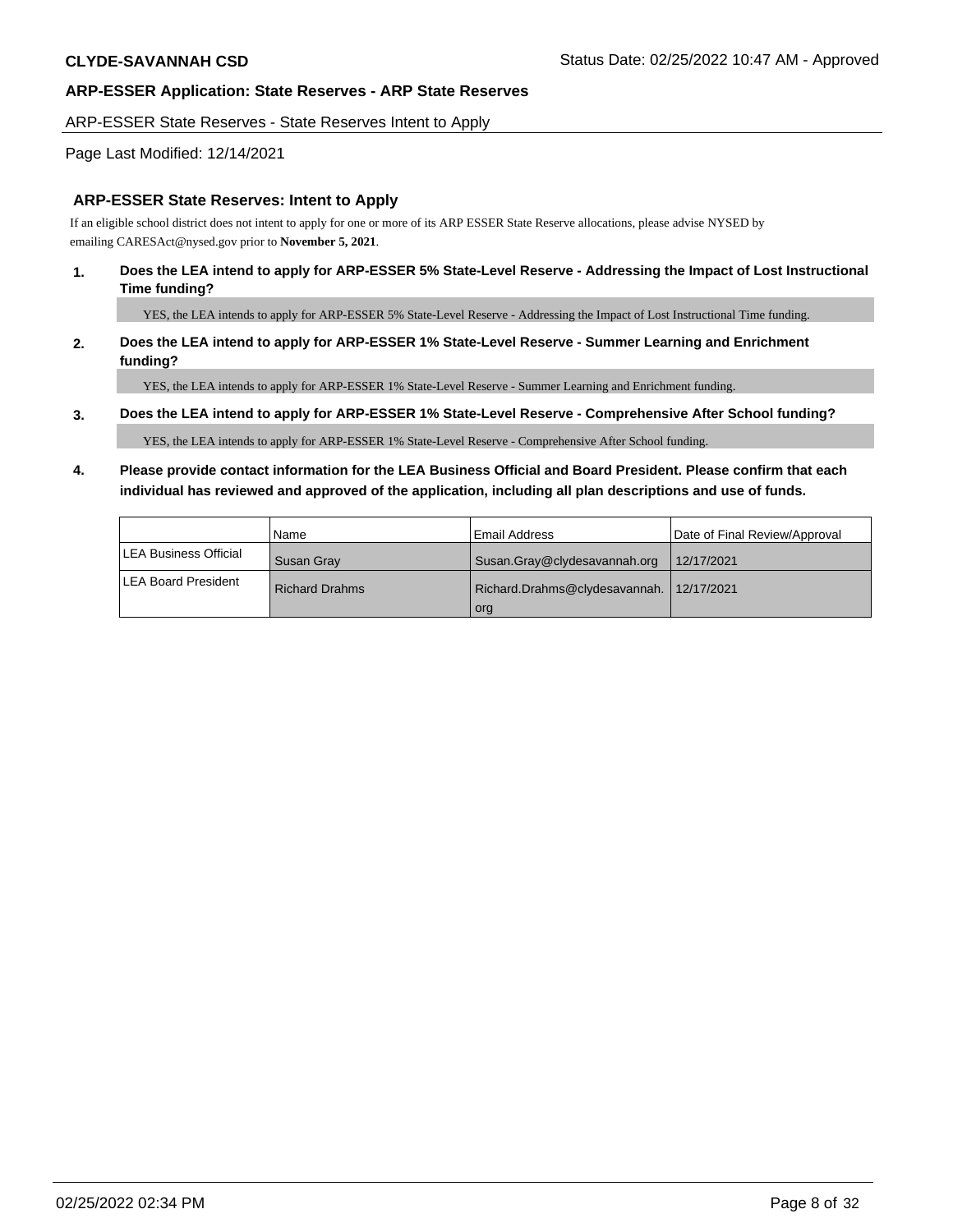#### ARP-ESSER State Reserves - ARP-ESSER State Reserves: Consultation

Page Last Modified: 12/16/2021

### **ARP-ESSER State Reserve: Consultation**

**1. An LEA must engage in meaningful consultation with stakeholders and give the public an opportunity to provide input in the development of its plan. Specifically, an LEA must engage in meaningful consultation with students; families; school and district administrators (including special education administrators); teachers; principals; school leaders; other educators; school staff; and their unions. Additionally, an LEA must engage in meaningful consultation with each of the following, to the extent present in or served by the LEA: Tribes; civil rights organizations (including disability rights organizations); and stakeholders representing the interests of children with disabilities, English learners, children experiencing homelessness, children in foster care, migratory students, students involved with the juvenile justice system, and other underserved students.**

**In the space provided below, please describe how the LEA has meaningfully engaged a diverse and representative set of stakeholders to receive feedback in developing its plans to address the impacts of lost instructional time, provide summer learning and enrichment, and support comprehensive after school activities using State-Level Reserve Funds.**

On or about May 1, 2021, a notification was placed o the school District's website and social media accounts that a zoom meeting would be held on May 24, 2021 to discuss plans for all ARP ESSER funds, including the State Reserves. Participation was encouraged and all interested parties were invited to attend. The day of the meeting, participants included students, parents, community members, and members of the school District's staff, Administration, and Board of Education. Keeping with the District's mission, "to educate, inspire, and empower our learners to unlock their potential in order to meet the challenges in an ever-changing world," attendees thoughtfully shared ideas and suggestions. From this meaningful consultation, lists and plans were developed which were categorized into several different areas for which the funds may be used.

**2. In the space provided below, please provide the URL for the website(s) where the LEA Plan for using State-Level Reserve Funds is/will be publicly posted.** 

**For an LEA that does not have a website, the LEA may identify an online platform (e.g. social media group or post, file sharing service, email listserv) that allows plans to be directly communicated to students, parents or legal guardians, school staff, and other stakeholders. As appropriate, the LEA should provide details about how the plan will be made available to people who request it.**

https://www.clydesavannah.org/domain/72

**3. In the space provided below, please describe how the LEA will support ongoing engagement with parents and families, including engagement related to identified student needs, areas of student gains, and available assistance to families that will support student success.**

We will support ongoing engagement with parents and families through regular updates on our webpage regarding the programs and interventions taking place with the use of these funds. Data will be shared regarding student needs and gains. As part of the interventions, regular communication with families will take place regarding assistance available and will be communicated via social media, the school website, the school newsletter, and notes/letters home. Our plans include family engagement as part of the program. In addition, periodic reports during public Board of Education meetings, at least once annually, will detail the data related to student success and the available assistance to families.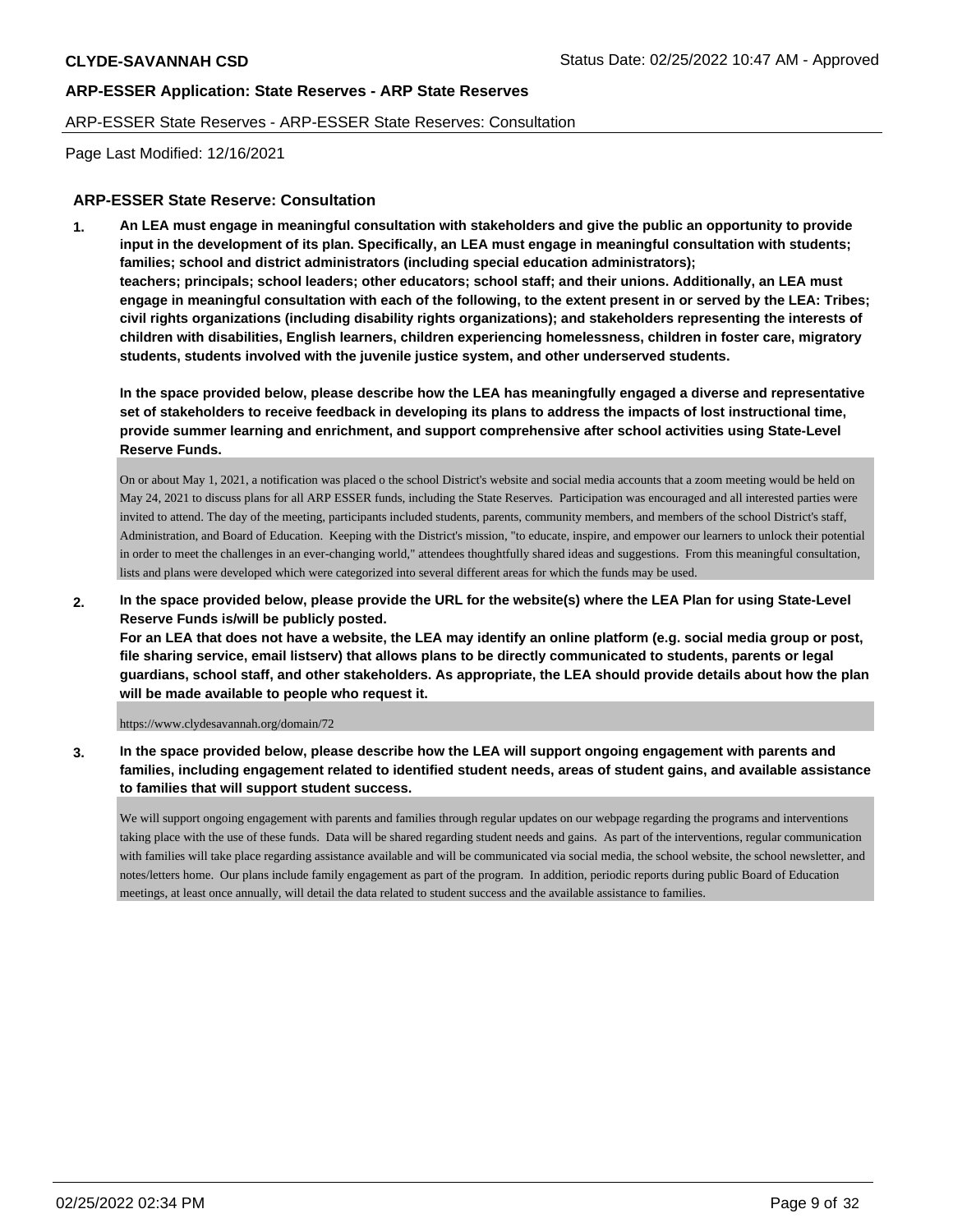### ARP-ESSER State Reserves - ARP-ESSER State Reserves: Comprehensive Needs Assessment

Page Last Modified: 12/16/2021

### **ARP-ESSER State Reserve: Comprehensive Needs Assessment**

**1. In the space provided below, please describe how the LEA will determine the social, emotional, mental health, and academic needs of students, particularly those students disproportionately impacted by the COVID-19 pandemic, including students from low-income families, students of color, English learners, children with disabilities, students experiencing homelessness, children in foster care, and migratory students.** 

We will conduct regular review of student achievement data in grades PK-12, inclusive of academic, behavioral, and social-emotional data to deploy evidence-based academic, behavioral, and social-emotional Tiered Supports. Regular data review is conducted on an individual, grade level, building, and District level. Individual data is reviewed by a comprehensive team of professionals bi-monthly. Grade level data is reviewed by grade-level teams in addition to interventionists quarterly. Buidling and District-wide data is reviewed by stakeholders on a yearly basis in reflection of Tiered practices via a Tiered Fidelity Inventory protocol. Present levels of academic performance as indicated by the above data review protocols indicate that many students are below grade level expectations in literacy skills, math and reading comprehension as indicated by evidence-based Tier 1 Screeners. Present levels of social-emotional and behavioral need as indicated by the data, also show that a significant number of students Districtwide have been identified as needing behavioral and/or social-emotional support, including students with disabilities, English learners, students experiencing homelessness, foster students, and economically disadvantaged.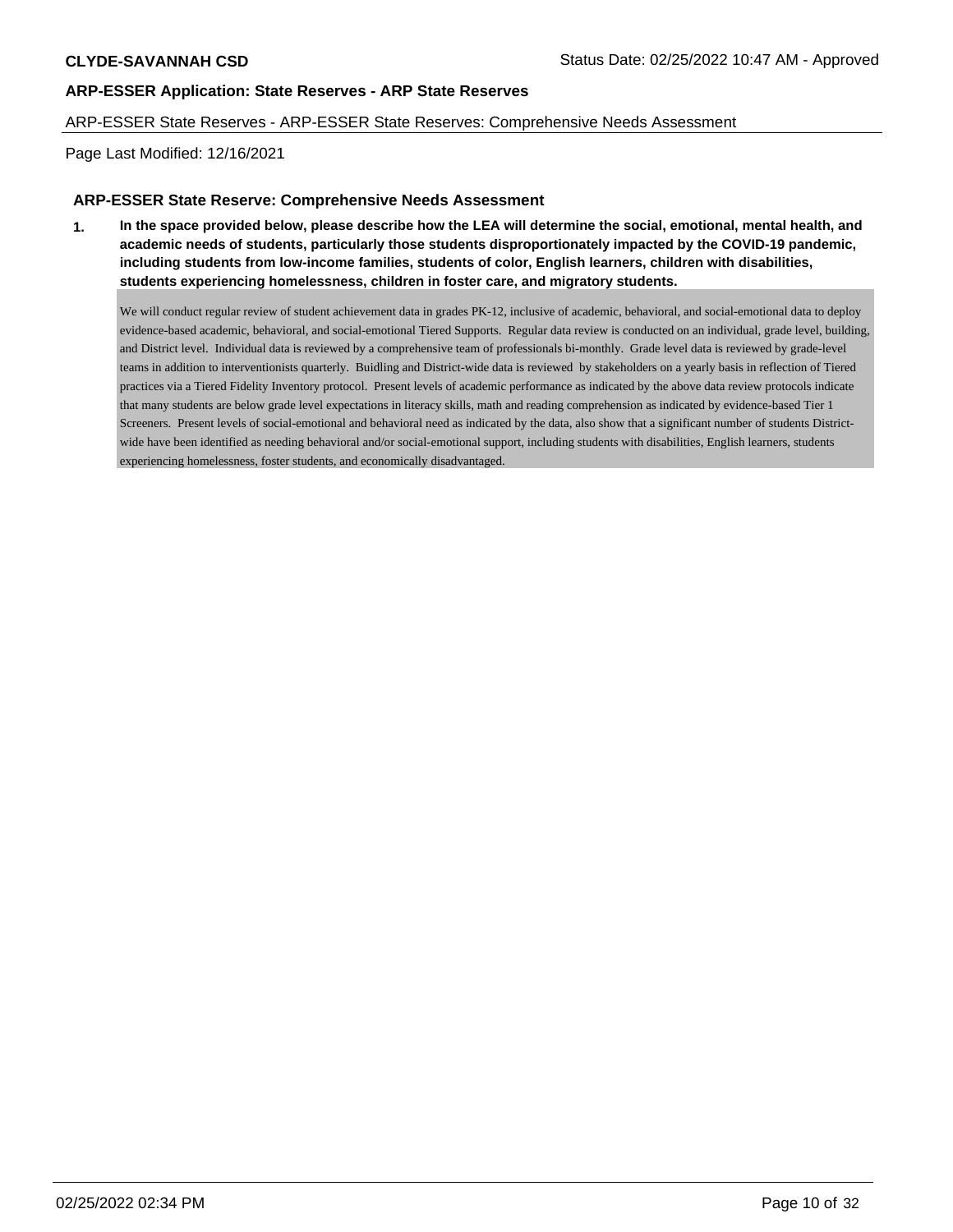# ARP-ESSER State Reserves - Addressing the Impact of Lost Instructional Time

Page Last Modified: 02/23/2022

# **5% State-Level Reserve - Addressing the Impact of Lost Instructional Time: Program Design**

**1. The interventions implemented through the 5% State-Level Reserve to address the impacts of lost instructional time must be evidence-based and may include innovative approaches to providing instruction to accelerate learning. In the space provided below, please describe how the LEA selected evidence-based interventions that will address identified student needs. Include details about how the planned use of state reserve funds for addressing the impacts of lost instructional time will be coordinated with and aligned to other initiatives, including other state reserve funds, interventions detailed in the LEA's ARP-ESSER Plan: Part 2, or other LEA initiatives, including those supported by CARES, CRRSA, Title I Part A, IDEA or other fund sources.**

The District has determined interventions and personalized learning plans for students based on data using high-quality assessments, such as diagnostic and formative assessments that provide timely information to help educators know where to focus for particular students. These include STAR at the Jr/Sr High School for ELA monitoring, iReady at Gr 1 - 8 for ELA and Math, Fontas & Pinell and Sight Words for Gr K-5, HMH Mathematics Assessments for K - 12. We will also use the results from the NYS 3-8 ELA and Mathematics Assessments, 4/5/8 Science Assessments, and Regents results. Additionally, we will be following our RTI plan for every 2-5 tiered monitoring of students for Tier 1-3 Intervention supports. The interventions will be aligned with other initiatives including the State Reserves for Comprehensive After School and Summer Learning and Enrichment, along with the 90% ARP ESSER allocation, CRRSA and our Community Schools funding. The funding for the programs will be braided with the other funding sources to provide a complete and continuous response to address the impacts of lost instructional time for the next three years.

**2. In the chart below, please provide additional information about the planned evidence-based interventions that have been selected to address the impacts of lost instructional time. For each row, please select a planned intervention from the drop-down menu or select "Other Evidence-Based Intervention" as needed. For each planned intervention, indicate the amount of ARP State-Reserve funding that will be invested, the grade levels to be served, targeted student groups to be served, and a detailed description of the specific activities that will be implemented. Please add rows as necessary to reflect the district's entire plan for the use of State-Reserve funds to address the impact of lost instructional time.**

| Planned<br>Intervention(s)                   | Investment<br>(3) |                  | Grade<br>Levels<br>Served                                           |                                                                | <b>Student Groups</b>                                                                                                                                                                                                                                                                                                                  | Detailed Description of Planned Intervention                                                                                                                                                                                                                                                                                                                                                                                                                                                                                                                                                                                                                                                                                                                                                                                                                                                                                                                                                                                                                                                                                                                                            |
|----------------------------------------------|-------------------|------------------|---------------------------------------------------------------------|----------------------------------------------------------------|----------------------------------------------------------------------------------------------------------------------------------------------------------------------------------------------------------------------------------------------------------------------------------------------------------------------------------------|-----------------------------------------------------------------------------------------------------------------------------------------------------------------------------------------------------------------------------------------------------------------------------------------------------------------------------------------------------------------------------------------------------------------------------------------------------------------------------------------------------------------------------------------------------------------------------------------------------------------------------------------------------------------------------------------------------------------------------------------------------------------------------------------------------------------------------------------------------------------------------------------------------------------------------------------------------------------------------------------------------------------------------------------------------------------------------------------------------------------------------------------------------------------------------------------|
| Community<br>Schools<br>Model<br>Programming | 886,812           | ☑<br>☑<br>☑<br>☑ | Primar<br>y<br>Elemen<br>tary<br>Middle<br>School<br>High<br>School | ⊽<br>☑<br>ا ⊠<br>☑<br>$\triangledown$<br>☑<br>☑<br>☑<br>$\Box$ | <b>All Students</b><br><b>Students with Disabilities</b><br><b>English Learners</b><br><b>Students Experiencing</b><br><b>Homelessness</b><br><b>Students in Foster Care</b><br><b>Migratory Students</b><br>Students Involved with the<br>Juvenile Justice System<br><b>Other Underserved</b><br><b>Students</b><br>None of the Above | The Clyde-Savannah Central School District is a<br>high-needs, rural District. This intervention will<br>usher in high quality services in core academic<br>areas such as reading and literacy, mathematics and<br>science, through tutoring, individualized lessons,<br>interactive reading and career pathway exploration.<br>It will also offer enrichment and youth development<br>activities such as nutrition, health, art, music,<br>technology and recreation through high interest<br>workshops, personalized learning, student led<br>activities, equity and exploration trips, and healthy<br>lifestyle activities. We will also establish and<br>maintain partnerships within the community that<br>increase collaboration in planning and implementing<br>the programs. Our objective is for students to show<br>continuous improvement in achievment through<br>measures such as test scores, grades, teacher<br>reports, and other formal data metrics along with<br>improvements in attendance and decreased<br>disciplinary actions. The program will be for all<br>students, especially focusing on students with<br>disabilities, English learners, students who are |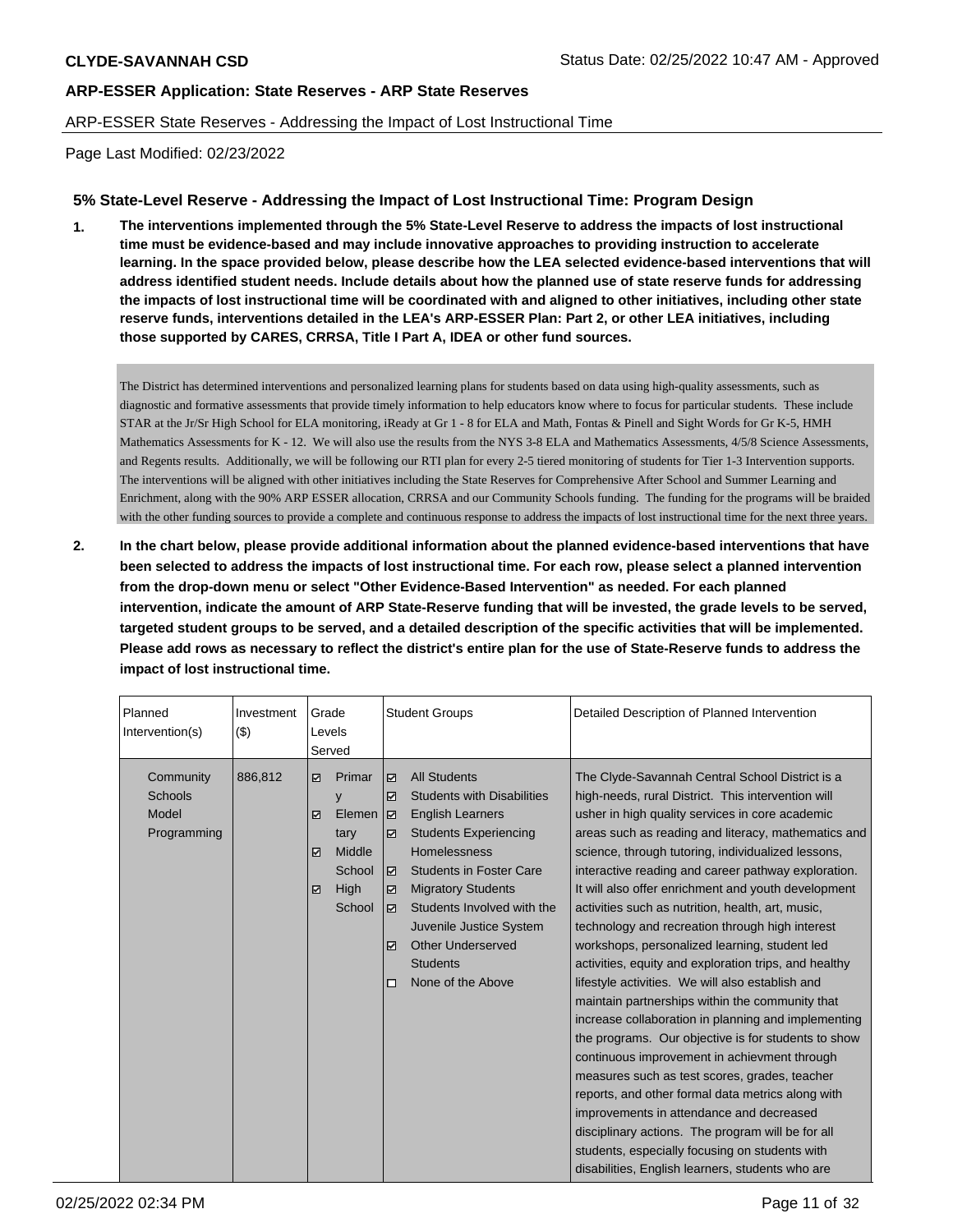# ARP-ESSER State Reserves - Addressing the Impact of Lost Instructional Time

| Planned<br>Intervention(s) | Investment<br>$($ \$) | Grade<br>Levels<br>Served | <b>Student Groups</b> | Detailed Description of Planned Intervention                                                                                                                                                                                                                                                                                                                                                                                                                                                                                                                                                                                                                                                                                                                                                                                                                                                                                                                                                                                                                                                                                                                                                                                                                                                                                                                                                                                                                                                                                                                                                                                                                                                                                                                                                                                                                                                                                                                                                                                                                                                            |
|----------------------------|-----------------------|---------------------------|-----------------------|---------------------------------------------------------------------------------------------------------------------------------------------------------------------------------------------------------------------------------------------------------------------------------------------------------------------------------------------------------------------------------------------------------------------------------------------------------------------------------------------------------------------------------------------------------------------------------------------------------------------------------------------------------------------------------------------------------------------------------------------------------------------------------------------------------------------------------------------------------------------------------------------------------------------------------------------------------------------------------------------------------------------------------------------------------------------------------------------------------------------------------------------------------------------------------------------------------------------------------------------------------------------------------------------------------------------------------------------------------------------------------------------------------------------------------------------------------------------------------------------------------------------------------------------------------------------------------------------------------------------------------------------------------------------------------------------------------------------------------------------------------------------------------------------------------------------------------------------------------------------------------------------------------------------------------------------------------------------------------------------------------------------------------------------------------------------------------------------------------|
|                            |                       |                           |                       | economically disadvantaged, in foster care, or are<br>experiencing homelessness. We will also target and<br>specifically invite students with demonstrated need<br>with assessments from Fontas and Pinnell, iReady<br>Reading and Math, Sight Words, and teacher<br>anecdotal records. Braided with the Full-Service<br><b>Community Schools Grant and other Stimulus</b><br>Funds, we will use this program to journey towards<br>culturally responsive, trauma informed, community<br>schools that provide a continuum of evidence-based<br>and restorative practices organized by a Multi-Tiered<br>System of Supports. This funding will also be used<br>to continue the Comprehensive After School and<br>Summer Learning and Enrichment Programs when<br>their State Reserve funding is exhausted.<br>One evidence-based practice we will be using<br>is student goal setting and progress monitoring<br>(https://eric.ed.gov/?=student+goal+setting&id=ED5<br>89978). For behavior, we will use the PBIS Model<br>(https://link.springer.com/content/pdf/10.1007/s1112<br>1-012-0343-9.pdf) and Check In Check Out<br>(https://eric.ed.gov/?id=EJ1047942). For Literacy,<br>we will be using Leveled Literacy Intervention<br>(https://ies.ed.gov/ncee/wwc/Intervention/1287),<br>Literacy Footprints,<br>(https://www.literacyfootprints.com/literacy-<br>footprints-a-research-based-guided-reading-system),<br>and Personalized Learning<br>(https://www.rand.org/pubs/research_reports/RR136<br>5.html). For Mathematics, we will use HMH Into<br>Math<br>(https://www.edreports.org/reports/overview/hmh-<br>into-math-2020), Math Expressions<br>(https://www.edreports.org/reports/overview/math-<br>expressions-2018) and Personalized Learning. For<br>our secondary students we will also be using the<br><b>Functional Behavioral Assessment-based</b><br>Interventions Check In Check Out<br>(http://libres.uncg.edu/ir/uncc/f/Toms_uncc_0694D_<br>10309.pdf), Project RENEW<br>(https://K12engagement.unl.edu) and peer tutoring<br>(https://ies.ed.gov/ncee/wwc/Intervention/247. |
|                            |                       |                           |                       | In 2020, the Rand Corporation published: Illustrating<br>the Promise of Community Schools: An Assessment<br>of the Impact of the NYS Community Schools<br>Initiative, where they insist that "There is a growing<br>body of research suggesting that community school<br>interventions are a promising strategy to improve<br>student outcomes through coordinated services and                                                                                                                                                                                                                                                                                                                                                                                                                                                                                                                                                                                                                                                                                                                                                                                                                                                                                                                                                                                                                                                                                                                                                                                                                                                                                                                                                                                                                                                                                                                                                                                                                                                                                                                         |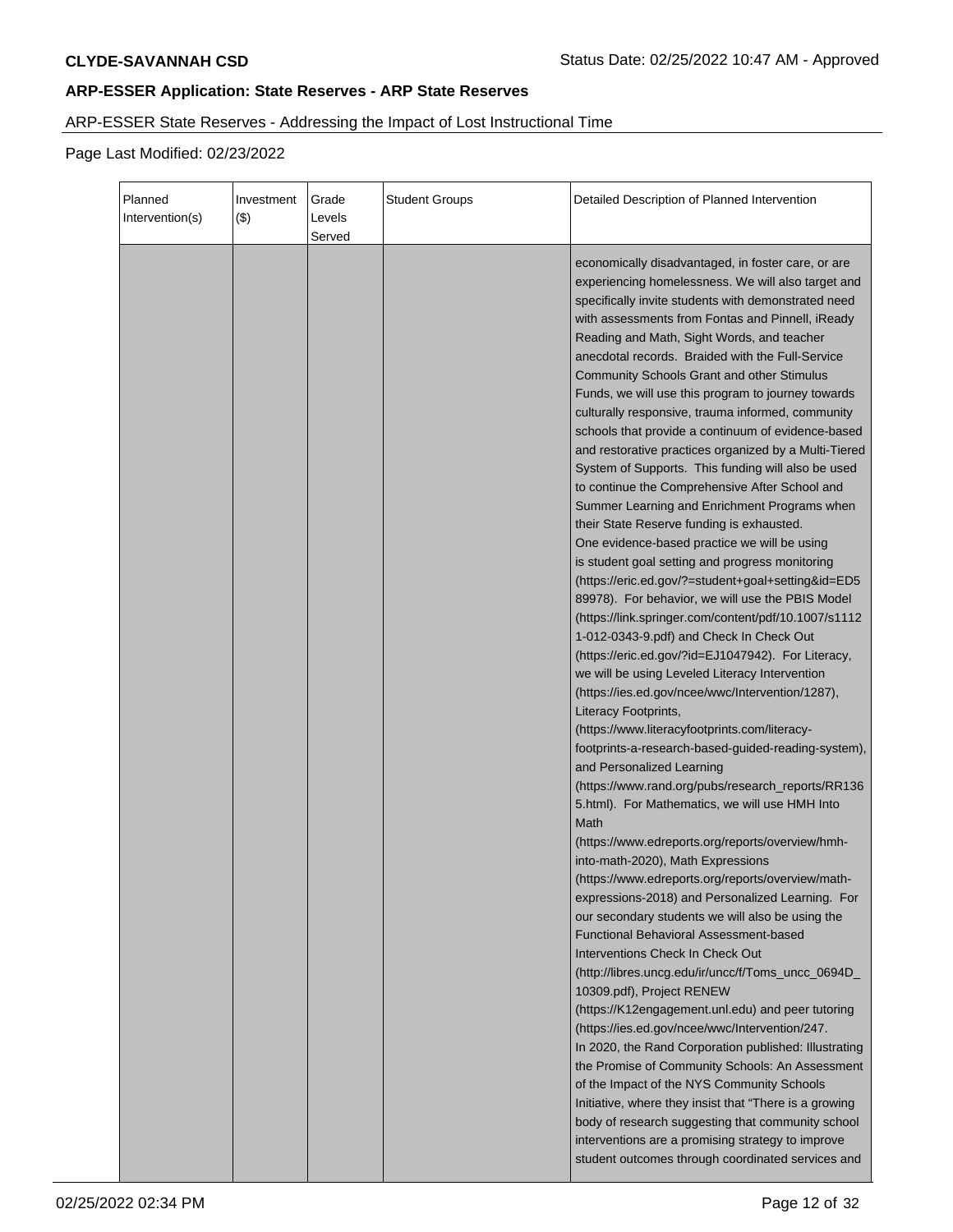# ARP-ESSER State Reserves - Addressing the Impact of Lost Instructional Time

| Planned<br>Intervention(s) | Investment<br>$($ \$) | Grade<br>Levels<br>Served | <b>Student Groups</b> | Detailed Description of Planned Intervention                                                                                                                                                                                                                                                                                                                                                                                                                                                                                                                                                                                                                                                                                                                                                                                                                                                                                                                                                                                                                                                                                                                                                                                                          |
|----------------------------|-----------------------|---------------------------|-----------------------|-------------------------------------------------------------------------------------------------------------------------------------------------------------------------------------------------------------------------------------------------------------------------------------------------------------------------------------------------------------------------------------------------------------------------------------------------------------------------------------------------------------------------------------------------------------------------------------------------------------------------------------------------------------------------------------------------------------------------------------------------------------------------------------------------------------------------------------------------------------------------------------------------------------------------------------------------------------------------------------------------------------------------------------------------------------------------------------------------------------------------------------------------------------------------------------------------------------------------------------------------------|
|                            |                       |                           |                       | collaborative leadership practices (Maier et al.,<br>2017). The community school strategy entails an<br>integrated focus on academics, youth development,<br>family support, health and social services, and<br>community development with strategic partnerships<br>among the school and local organizations and<br>community members (Blank, Melaville, and<br>Jacobson, 2012). Community schools are<br>experiencing a dramatic expansion across the<br>country, with more than 5,000 such schools in place<br>nationwide (Blank and Villarreal, 2015; National<br>Center for Community Schools, undated). This<br>expansion is linked to a broader movement of place-<br>based, comprehensive interventions that endeavor<br>to strengthen and organize disparate agencies and<br>institutions in an effort to mitigate the harmful effects<br>of poverty." (Rand, 2020)                                                                                                                                                                                                                                                                                                                                                                          |
|                            |                       |                           |                       | Community Schools presses on environmental<br>concerns. The idea is that singular evidence-based<br>interventions need a research supported context to<br>operate within. Our Life Guards and staff must be<br>trained in Check In/Check Out and provide support.<br>We also link to the resilience model found in trauma-<br>informed research-developing Competency, in<br>activities like swimming, martial arts and other non-<br>academic tasks can build awareness of self-efficacy<br>and result in young people who believe that their<br>choices matter. Developing non-academic<br>competencies and relationships builds the capacity<br>to regulate strong emotions and persist through<br>frustration which benefits academic learning. Our<br>Community Schools Program ties to the holistic<br>model endorsed by NYS TEACHS (technical<br>assistance for M. Vento Youth) and comes from the<br>Trauma Learning Policy Institute in Massachusetts<br>(www.traumasenstiveschools.org). Research into<br>the ARC model is well-known in healing centered<br>and resilience based work and has been broadened<br>to for use in environmental planning for classrooms<br>and school buildings and district supports by Lesley<br>University. |
|                            |                       |                           |                       | All our expenses in our application are directly<br>related to implementation of an evidence-based<br>intervention and prevent or address learning<br>loss for our student population. For each of the<br>listed strategies, programs and positions listed<br>below, the positions of the data coordinator and the                                                                                                                                                                                                                                                                                                                                                                                                                                                                                                                                                                                                                                                                                                                                                                                                                                                                                                                                    |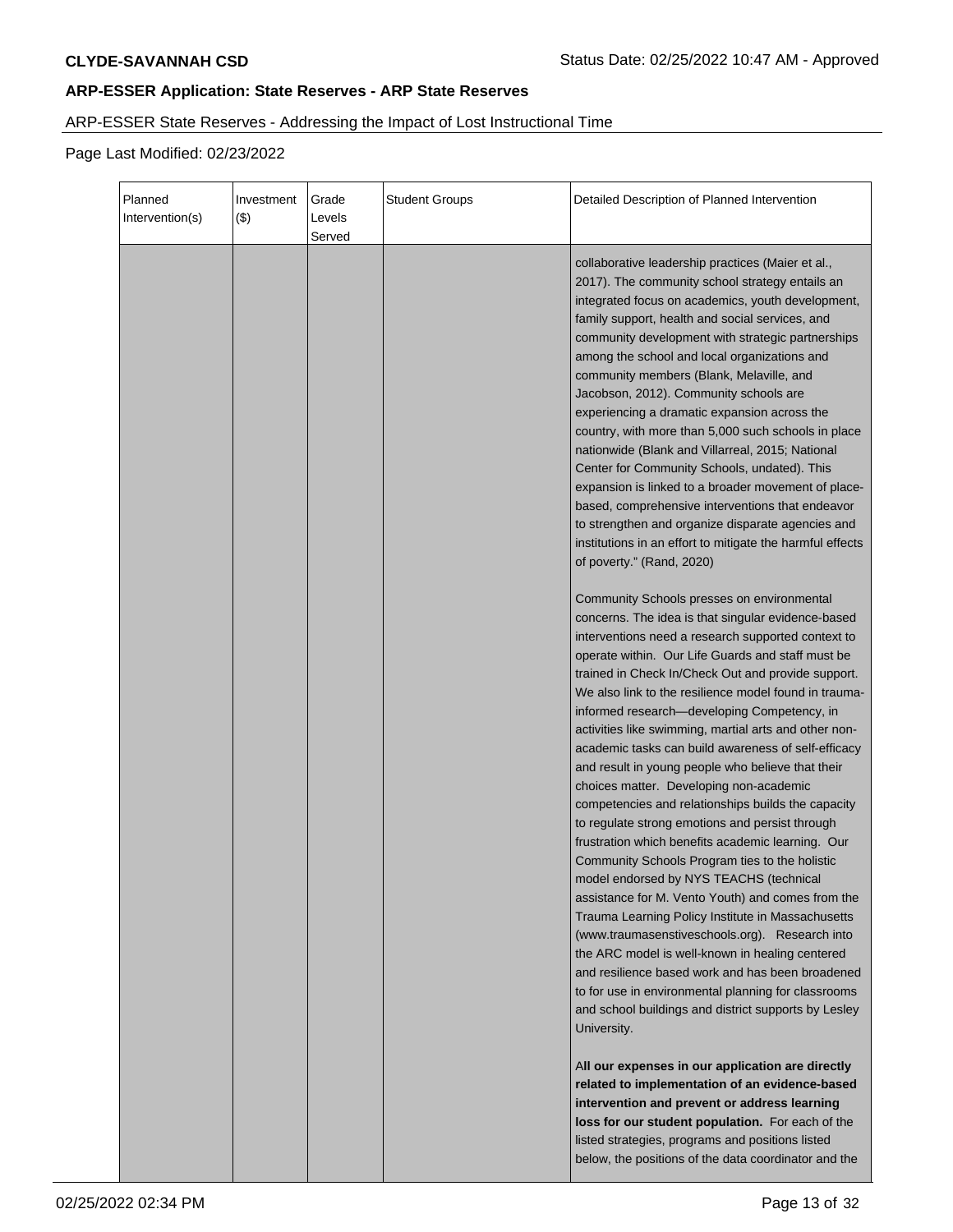# ARP-ESSER State Reserves - Addressing the Impact of Lost Instructional Time

| Planned<br>Intervention(s) | Investment<br>(3) | Grade<br>Levels<br>Served | <b>Student Groups</b> | Detailed Description of Planned Intervention                                                                                                                                                                                                                                                                                                                                                                                                                                                                                                                                                                                                                                                                                                                                                                                                                                                                                                                                                                                                                                                                                                                                                                                                                                                                                                                                                                                                                                                                                      |
|----------------------------|-------------------|---------------------------|-----------------------|-----------------------------------------------------------------------------------------------------------------------------------------------------------------------------------------------------------------------------------------------------------------------------------------------------------------------------------------------------------------------------------------------------------------------------------------------------------------------------------------------------------------------------------------------------------------------------------------------------------------------------------------------------------------------------------------------------------------------------------------------------------------------------------------------------------------------------------------------------------------------------------------------------------------------------------------------------------------------------------------------------------------------------------------------------------------------------------------------------------------------------------------------------------------------------------------------------------------------------------------------------------------------------------------------------------------------------------------------------------------------------------------------------------------------------------------------------------------------------------------------------------------------------------|
|                            |                   |                           |                       | employment of Evalumetrics, the program's<br>evaluator will track each strategy and the data that it<br>provides to measure its impact on addressing<br>learning loss for students. The following positions<br>and professional development are grounded in<br>evidence as follows:                                                                                                                                                                                                                                                                                                                                                                                                                                                                                                                                                                                                                                                                                                                                                                                                                                                                                                                                                                                                                                                                                                                                                                                                                                               |
|                            |                   |                           |                       | <b>Trauma Informed and Restorative Practices</b><br>Training - Our program specifically is designed to<br>target youth who are at-risk due to their inordinate<br>exposure to trauma. _ % of our youth have two or<br>more ACES. Research has shown repeatedly that<br>trauma significantly causes learning loss to occur<br>and without intervention the loss gains momentum<br>and depth over time. By providing professional<br>development to our staff in the research-based<br>strategies that minimize the impact of trauma for<br>youth (ie, Restorative Practices, Community Circles,<br>Check-In/Check-Out, etc), we greatly increase the<br>chances for youth to overcome the social/emotional<br>obstacles they face that interfere with their learning.<br>In addition, this training assists educators to embed<br>strategies in such evidenced based practices such<br>as Personalized Learning, Mentoring, and the Six<br>Classroom Practices supported by the Midwest PBIS<br>Network (Physical Environments, Classroom<br>Teaching Matrix, Active Supervision, Encouraging<br>Appropriate Behavior, Continuum of Response<br>Strategies for Inappropriate Behaviors and<br>Engagement and multiple Opportunities to<br>Respond), all of which meet the criteria for "Tier 1<br>Strong Evidence" practices as described by the ARP<br>ESSER. The evidence of the impact of this training<br>and reduction of learning loss will be measured by<br>Evalumetrics and in coordination with the data<br>coordinator. |
|                            |                   |                           |                       | Anti-Racism Training - When youth are excluded<br>from learning opportunities or are ostracized due to<br>race the impact on learning loss is significant.<br>Whether implicit or explicit, such practices need to<br>be removed from the learning environment in order<br>to establish a safe place for students of color to<br>learn. Strategies that promote Diversity, Equity and<br>Inclusion minimize gaps in learning, engage learners<br>and promote empathy in the learner's environment.<br>Anti-Racism training has been shown repeatedly<br>through many studies to reduce learning gaps that<br>occur between students of color and their peers by                                                                                                                                                                                                                                                                                                                                                                                                                                                                                                                                                                                                                                                                                                                                                                                                                                                                   |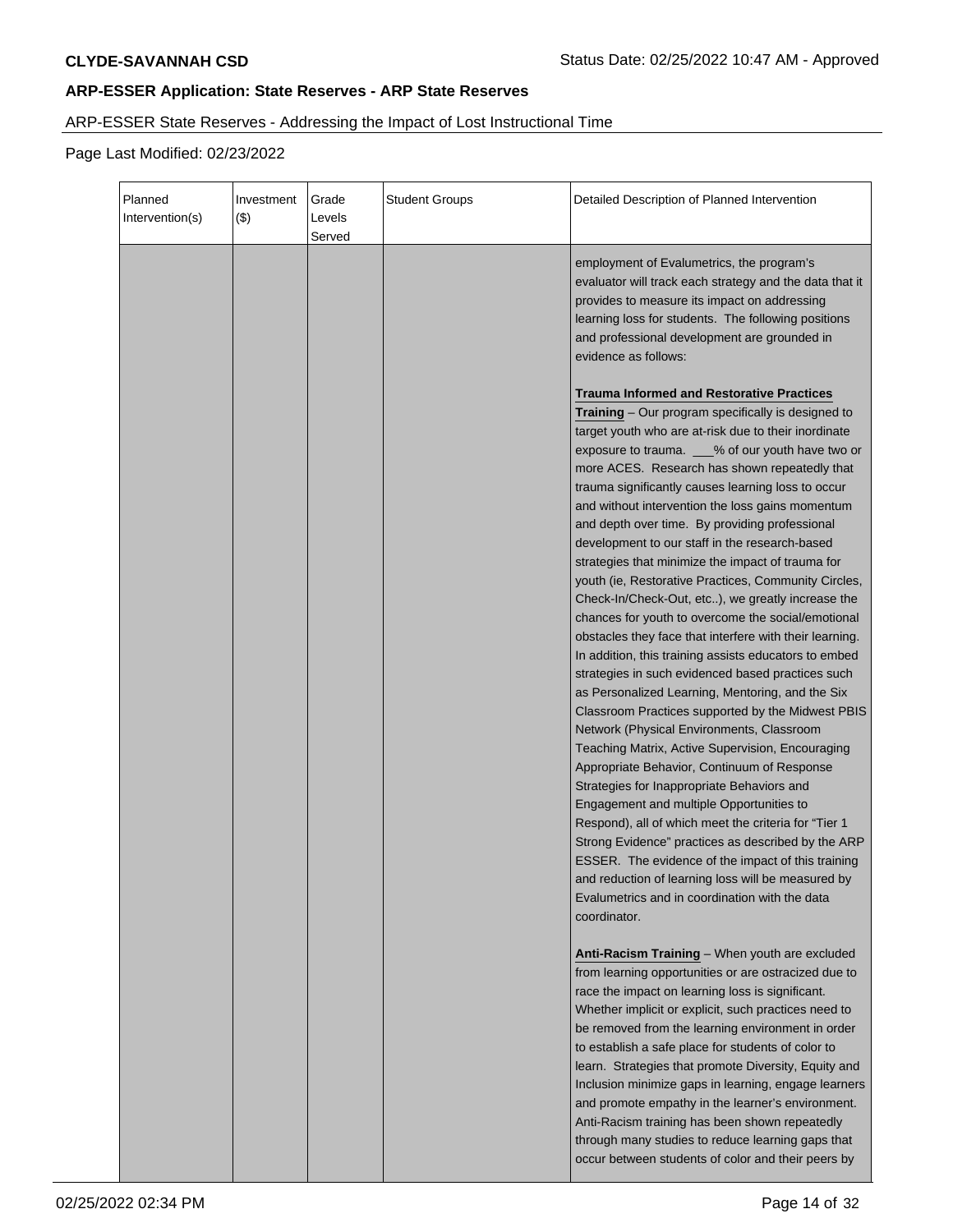# ARP-ESSER State Reserves - Addressing the Impact of Lost Instructional Time

| Planned<br>Intervention(s) | Investment<br>$($ \$) | Grade<br>Levels<br>Served | <b>Student Groups</b> | Detailed Description of Planned Intervention                                                                                                                                                                                                                                                                                                                                                                                                                                                                                                                                                                                                                                                                                                                                                                                                                                                                                                                                                                                                                                                                                                                                                                                                                                                                                                                                                                                                              |
|----------------------------|-----------------------|---------------------------|-----------------------|-----------------------------------------------------------------------------------------------------------------------------------------------------------------------------------------------------------------------------------------------------------------------------------------------------------------------------------------------------------------------------------------------------------------------------------------------------------------------------------------------------------------------------------------------------------------------------------------------------------------------------------------------------------------------------------------------------------------------------------------------------------------------------------------------------------------------------------------------------------------------------------------------------------------------------------------------------------------------------------------------------------------------------------------------------------------------------------------------------------------------------------------------------------------------------------------------------------------------------------------------------------------------------------------------------------------------------------------------------------------------------------------------------------------------------------------------------------|
|                            |                       |                           |                       | increasing staff's understanding of how elements<br>such as implicit bias, white fragility and exclusive<br>curricula negatively impact the youth they are trying<br>to reach. By providing this training, students of color<br>will be afforded the same opportunities to reduce<br>their learning loss and the barrier to learning of<br>prejudice will be removed from the learning<br>environment. The evidence of the impact of this<br>training and reduction of learning loss will be<br>measured by Evalumetrics and in coordination with<br>the data coordinator.                                                                                                                                                                                                                                                                                                                                                                                                                                                                                                                                                                                                                                                                                                                                                                                                                                                                                |
|                            |                       |                           |                       | Peer Tutoring Coordinators by MOST- GRASP<br>Peer Tutoring is an evidenced based program to<br>equip high school youth as tutoring partners for<br>students their age or younger within a school district.<br>More than homework help, Peer Tutoring gives<br>schools an added resource to support at-risk<br>students while providing leadership, career<br>exploration, and volunteer opportunities for youth.<br>Throughout the process, we build a strong<br>partnership with the in-school Advisor to customize<br>and help ensure success. Peer tutoring not only<br>helps students receive 1:1 academic assistance to<br>move forward, but it also helps them build resiliency<br>to trauma that has caused their learning loss by<br>building attachment to a positive role model.<br>Evidence on this practice is collected weekly through<br>the use of rating scales and goal attainment, a<br>practice well established as a method to address<br>learning loss. Coordinators are needed to help<br>monitor the evidence provided by students and their<br>tutors, supporting tutors with the resources to reduce<br>learning loss, work individually with at risk students<br>and their families when learning loss increases and<br>modify and adjust the program's methods based<br>upon the evidence that is being collected on a<br>regular basis. This is done on a regular and<br>continual basis in collaboration with the data clerk |
|                            |                       |                           |                       | and evaluator.<br><b>Optimal Health Coordinators by Wayne County</b><br>Action Program - Our program is based upon the<br>implementation of a highly researched model that<br>addresses learning loss incurred by trauma. It is<br>based upon the understanding that to reduce<br>learning loss, educators must support youth to<br>become resilient to the impacts of trauma through<br>the implementation of evidence-based strategies                                                                                                                                                                                                                                                                                                                                                                                                                                                                                                                                                                                                                                                                                                                                                                                                                                                                                                                                                                                                                  |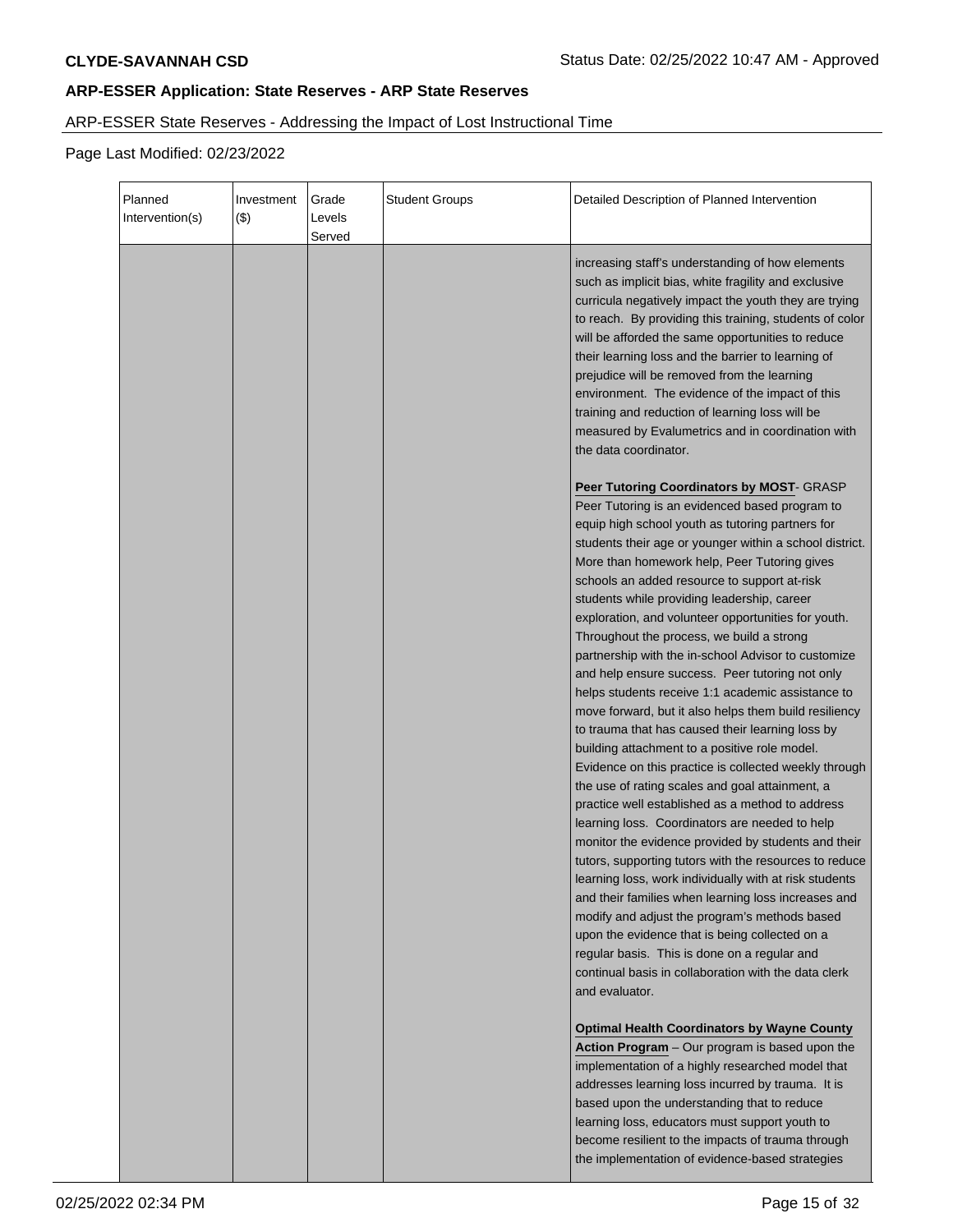# ARP-ESSER State Reserves - Addressing the Impact of Lost Instructional Time

| Planned<br>Intervention(s) | Investment<br>$($ \$) | Grade<br>Levels<br>Served | <b>Student Groups</b> | Detailed Description of Planned Intervention                                                                                                                                                                                                                                                                                                                                                                                                                                                                                                                                                                                                                                                                                                                                                                                                                                                                                                                                                                                                                                                                                                                                                                                                                                                                                                                                                                                                                                                                                                                                                                                                                                                                                                                |
|----------------------------|-----------------------|---------------------------|-----------------------|-------------------------------------------------------------------------------------------------------------------------------------------------------------------------------------------------------------------------------------------------------------------------------------------------------------------------------------------------------------------------------------------------------------------------------------------------------------------------------------------------------------------------------------------------------------------------------------------------------------------------------------------------------------------------------------------------------------------------------------------------------------------------------------------------------------------------------------------------------------------------------------------------------------------------------------------------------------------------------------------------------------------------------------------------------------------------------------------------------------------------------------------------------------------------------------------------------------------------------------------------------------------------------------------------------------------------------------------------------------------------------------------------------------------------------------------------------------------------------------------------------------------------------------------------------------------------------------------------------------------------------------------------------------------------------------------------------------------------------------------------------------|
|                            |                       |                           |                       | that build Attachment, Regulation, Competency and<br>Health (Physical, Emotional and Social). We refer to<br>this model as the ARCH. Optimal Health is essential<br>to learning. It is rooted in the most basic research<br>that has stood for decades such as Maslow's<br>Hierarchy of learning and Vgotsky's Zone of<br>Proximal Development. If students' health is being<br>impacted, they will incur learning loss which will only<br>progress unless they feel safe, are well fed, are<br>physically healthy and are free from such elements<br>as bullying and isolation. This also includes ongoing<br>physical activity to fight obesity and drug and alcohol<br>prevention, both of which cause significant learning<br>loss in their own right. When student learning loss<br>occurs due to negative impacts upon their health in<br>one or more of these ways, Optimal Health<br>Coordinators step in and using our Community<br>Schools Model bring a wealth of supports and<br>services to support youth. Our area has significant<br>resources provided by non-profit and county<br>agencies but access to those services, especially for<br>at-risk youth and their families can be daunting.<br>Optimal Health Coordinators bring the resources to<br>the youth at the school setting, enable agency<br>coordination and collaboration to occur and work<br>directly with youth and their families to ensure that<br>reduction in learning loss occurs by increasing<br>students' ability to grow and thrive physically. The<br>evidence of the impact of the practices provided by<br>Optimal Health Coordinators on the reduction of<br>learning loss will be measured by Evalumetrics and<br>in coordination with the data coordinator. |
|                            |                       |                           |                       | Lifeguards - Lifeguards fall into both the<br>Attachment and Health categories of our Community<br>Schools ARCH Model. They not only ensure that as<br>students engage in physical activity that promotes a<br>healthy lifestyle that provides enrichment and<br>engagement is done safely, but they also provide<br>mentoring services to youth in our program. They<br>assist youth in their social and emotional challenges<br>and can provide problem solving and assistance<br>when youth are in trouble. Learning loss is<br>diminished when youth build attachment to adults<br>they can trust and when they can do this in a safe<br>manner. Some lifeguards are also able to<br>participate in Check-In/Check-Out, a "Tier I Strong<br>Evidence" practice that helps youth monitor their<br>own behavior and achieve goals, assisting to reduce                                                                                                                                                                                                                                                                                                                                                                                                                                                                                                                                                                                                                                                                                                                                                                                                                                                                                                    |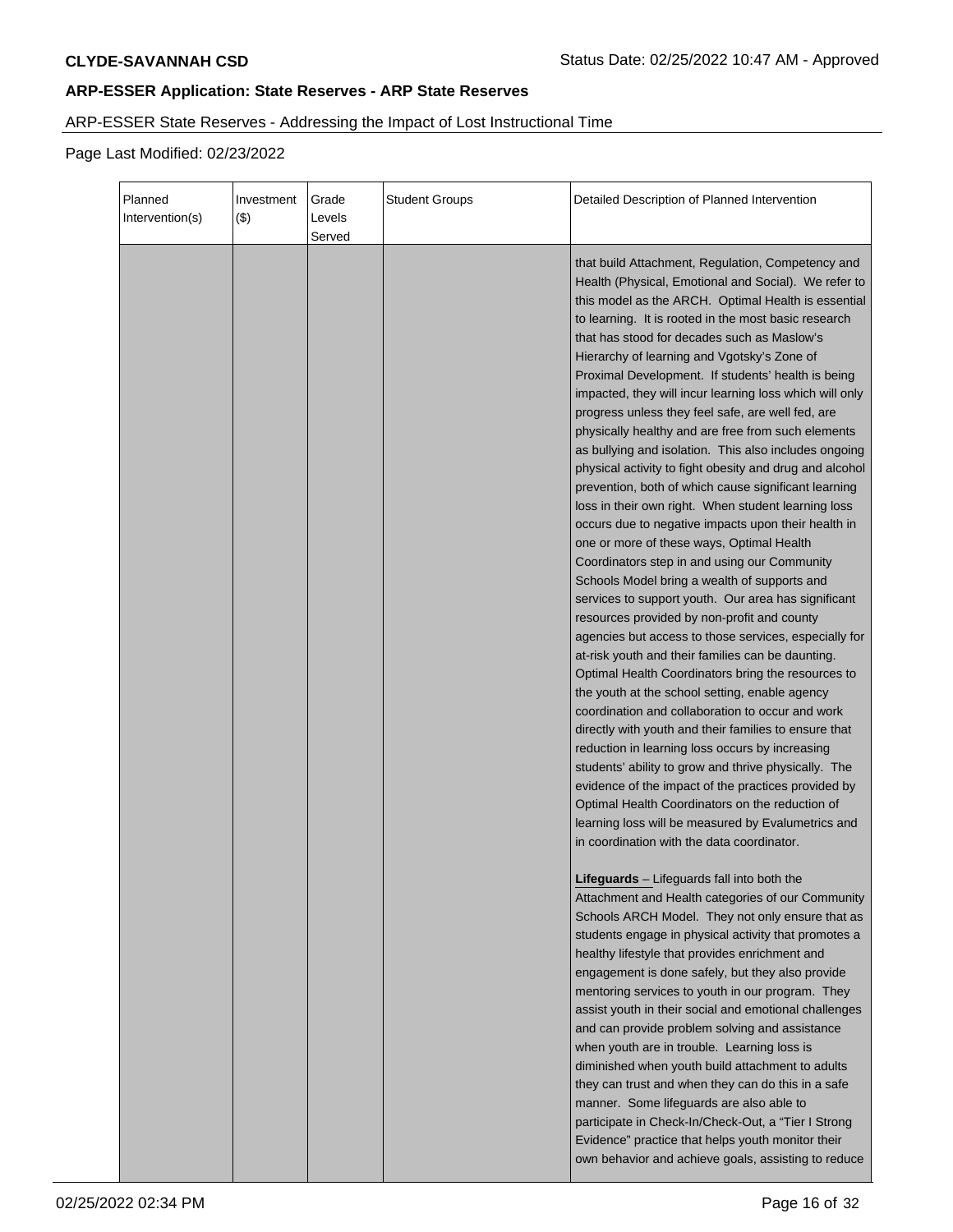# ARP-ESSER State Reserves - Addressing the Impact of Lost Instructional Time

| Planned<br>Intervention(s) | Investment<br>$(\$)$ | Grade<br>Levels<br>Served | <b>Student Groups</b> | Detailed Description of Planned Intervention                                                                                                                                                                                                                                                                                                                                                                                                                                                                                                                                                                                                                                                                                                                                                                                                                                                                                                                                                                                                                                                                                                                                                                                                                             |
|----------------------------|----------------------|---------------------------|-----------------------|--------------------------------------------------------------------------------------------------------------------------------------------------------------------------------------------------------------------------------------------------------------------------------------------------------------------------------------------------------------------------------------------------------------------------------------------------------------------------------------------------------------------------------------------------------------------------------------------------------------------------------------------------------------------------------------------------------------------------------------------------------------------------------------------------------------------------------------------------------------------------------------------------------------------------------------------------------------------------------------------------------------------------------------------------------------------------------------------------------------------------------------------------------------------------------------------------------------------------------------------------------------------------|
|                            |                      |                           |                       | learning loss. The evidence of the impact of these<br>practices on the reduction of learning loss will be<br>measured by Evalumetrics and in coordination with<br>the data coordinator.                                                                                                                                                                                                                                                                                                                                                                                                                                                                                                                                                                                                                                                                                                                                                                                                                                                                                                                                                                                                                                                                                  |
|                            |                      |                           |                       | Directors of Instructional Technology - Our<br>Directors of Technology are an essential component<br>of our implementation of Personalized Learning.<br>Personalized Learning is a thoroughbred strategy<br>that we employ to promote learning that is driven by<br>student interest, led by students and produces a<br>continual stream of evidence of student promotion in<br>quantifiable and qualifiable forms. Using technology<br>we are able to allow youth to learn in a flexible<br>format and to progress at their own self-driven pace.<br>The use of this position is essential to assist<br>students directly with their use of the multiple<br>platforms, teach students new digital literacy skills<br>and maintain a network that provides youth with<br>access to learning resources 24 hours a day, 7 days<br>a week. This evidence-based method that reduces<br>learning loss is measured through data collection<br>that the Directors supervise and work with the data<br>clerk and the Evaluator to monitor the strategy's<br>progress.                                                                                                                                                                                                            |
|                            |                      |                           |                       | <b>Program Directors, Site Coordinators and</b><br><b>Principals - Our Community Schools ARCH Model</b><br>requires significant coordination to achieve its main<br>goal of reducing learning loss for students. By<br>bringing programs, services, and professionals to<br>schools, rather than requiring youth and their<br>families to travel long distances to multiple locations<br>to receive these practices, we increase the access to<br>program and services, enabling learning loss to<br>decrease. Program Directors and Principals develop<br>networks of support that address academic, social,<br>emotional, and physical health for youth and<br>schedules, timelines, procedures, policies, and<br>systems for youth to gain access to them. Site<br>Coordinators, the "boots on the ground supervisors",<br>assist with the direct gathering of evidence to ensure<br>that there is both quantifiable and qualifiable data to<br>measure the success of each service, program, and<br>strategy. They support the implementation of an<br>MTSS infrastructure to make sure that targeted<br>services are reaching individual students when<br>needed in order to reduce learning loss. Program<br>Directors, Site Coordinators and Principals also work |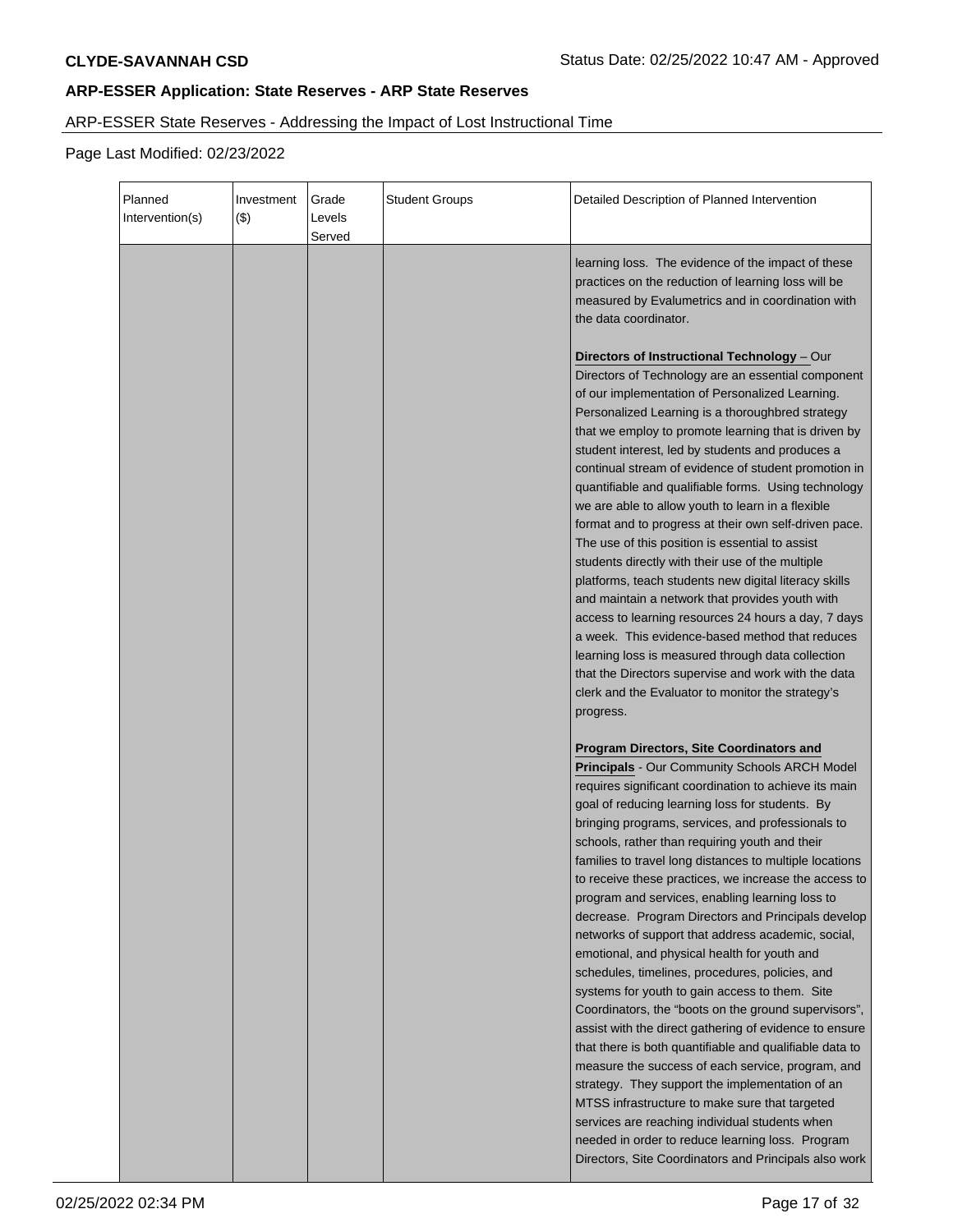# ARP-ESSER State Reserves - Addressing the Impact of Lost Instructional Time

| Planned<br>Intervention(s)                                | Investment<br>(3) | Grade<br>Levels<br>Served                                                               | <b>Student Groups</b>                                                                                                                                                                                                                                                                                                           | Detailed Description of Planned Intervention                                                                                                                                                                                                                                                                                                                                                                                                                                                                                                                                                                                                                                                                                                                                                                                                                                        |
|-----------------------------------------------------------|-------------------|-----------------------------------------------------------------------------------------|---------------------------------------------------------------------------------------------------------------------------------------------------------------------------------------------------------------------------------------------------------------------------------------------------------------------------------|-------------------------------------------------------------------------------------------------------------------------------------------------------------------------------------------------------------------------------------------------------------------------------------------------------------------------------------------------------------------------------------------------------------------------------------------------------------------------------------------------------------------------------------------------------------------------------------------------------------------------------------------------------------------------------------------------------------------------------------------------------------------------------------------------------------------------------------------------------------------------------------|
|                                                           |                   |                                                                                         |                                                                                                                                                                                                                                                                                                                                 | with individual youth and families of our most at-risk<br>youth using the "Tier I -Strong Evidence" practice of<br>RENEW which provides intense case management<br>and goal attainment for youth requiring individualized<br>services and multi-agency support.                                                                                                                                                                                                                                                                                                                                                                                                                                                                                                                                                                                                                     |
|                                                           |                   |                                                                                         |                                                                                                                                                                                                                                                                                                                                 | <b>Our Community Schools ARCH Model</b><br>implements a variety of programs that provides<br>evidence linked to addressing learning loss in<br>the following ways:                                                                                                                                                                                                                                                                                                                                                                                                                                                                                                                                                                                                                                                                                                                  |
|                                                           |                   |                                                                                         |                                                                                                                                                                                                                                                                                                                                 | <b>Volunteers Recruitment by Literacy Volunteers -</b><br>Our Community Schools Model is based upon the<br>foundation that sometimes our best resources can<br>be found in our own backyard for our most needy<br>students. Literacy Volunteers will engage in a<br>process where they not only recruit volunteers from<br>our community b they will provide training on how to<br>conduct interactive reading activities, engage in<br>family literacy and community literacy nights ad<br>provide one on one assistance to youth who struggle<br>with reading. The main purpose of this expenditure<br>is to reduce learning loss by providing additional<br>literacy supports to youth through the<br>implementation of evidence-based practices using<br>volunteers directly from the community where the<br>students live.<br>Martial Arts Classes by The Space Martial Arts - |
|                                                           |                   |                                                                                         |                                                                                                                                                                                                                                                                                                                                 | Martial Arts Classes provided by Space Martial Arts<br>is much more of a service than teaching the art of<br>self-defense. A significant contributor to learning<br>loss for youth exposed to trauma is high reduction in<br>their feeling of competency, ability to self-regulate<br>their emotions and their lack of attachment to trusted<br>adults. The lack of these elements makes them<br>more pervious to the negative impacts of trauma<br>which have cognitive, social, emotional and physical<br>consequences, all of which lead to learning loss.                                                                                                                                                                                                                                                                                                                       |
| Summer<br>Learning and<br>Enrichment<br><b>Activities</b> | 83,814            | Primar<br>☑<br>y<br>Elemen<br>☑<br>tary<br>Middle<br>◻<br>School<br>High<br>◻<br>School | <b>All Students</b><br>☑<br><b>Students with Disabilities</b><br>☑<br><b>English Learners</b><br>☑<br><b>Students Experiencing</b><br>☑<br>Homelessness<br><b>Students in Foster Care</b><br>☑<br><b>Migratory Students</b><br>☑<br>Students Involved with the<br>☑<br>Juvenile Justice System<br><b>Other Underserved</b><br>☑ | This intervention will encompass the third year of<br>Summer Learning and Enrichment after the State<br>Reserve allocation has been exhausted.<br>This intervention will continue high quality services in<br>core academic areas such as reading and literacy,<br>mathematics and science, through tutoring,<br>individualized lessons, interactive reading and<br>career pathway exploration. It will also offer<br>enrichment and youth development activities such<br>as nutrition, health, art, music, technology and                                                                                                                                                                                                                                                                                                                                                          |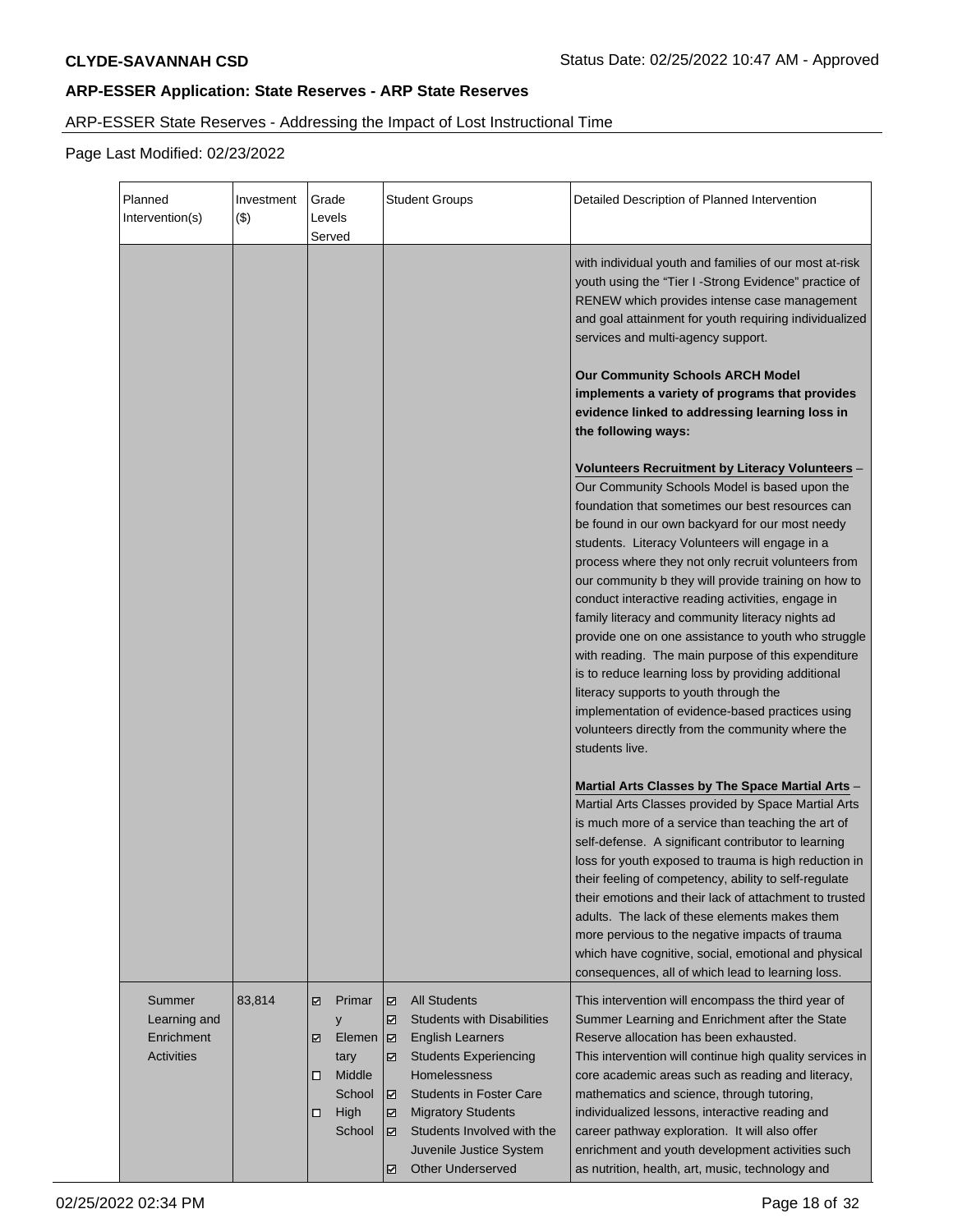# ARP-ESSER State Reserves - Addressing the Impact of Lost Instructional Time

| Planned<br>Intervention(s)<br>$($ \$) | Investment | Grade<br>Levels<br>Served | Student Groups                            | Detailed Description of Planned Intervention                                                                                                                                                                                                                                                                                                                                                                                                                                                                                                                                                                                                                                                                                                                                                                                                                                                                                                                                                                                                                                                                                                                                                                                                                                                                                                                                                                                                                                                                                                                                                                                                                                                                                                                                                                                                                                                                                                                                                                                                                                                                                                                                                                                                                                                                                                                                                                                                                           |
|---------------------------------------|------------|---------------------------|-------------------------------------------|------------------------------------------------------------------------------------------------------------------------------------------------------------------------------------------------------------------------------------------------------------------------------------------------------------------------------------------------------------------------------------------------------------------------------------------------------------------------------------------------------------------------------------------------------------------------------------------------------------------------------------------------------------------------------------------------------------------------------------------------------------------------------------------------------------------------------------------------------------------------------------------------------------------------------------------------------------------------------------------------------------------------------------------------------------------------------------------------------------------------------------------------------------------------------------------------------------------------------------------------------------------------------------------------------------------------------------------------------------------------------------------------------------------------------------------------------------------------------------------------------------------------------------------------------------------------------------------------------------------------------------------------------------------------------------------------------------------------------------------------------------------------------------------------------------------------------------------------------------------------------------------------------------------------------------------------------------------------------------------------------------------------------------------------------------------------------------------------------------------------------------------------------------------------------------------------------------------------------------------------------------------------------------------------------------------------------------------------------------------------------------------------------------------------------------------------------------------------|
|                                       |            |                           | <b>Students</b><br>None of the Above<br>◻ | recreation through high interest workshops,<br>personalized learning, student led activities, equity<br>and exploration trips, and healthy lifestyle activities.<br>We will also establish and maintain partnerships<br>within the community that increase collaboration in<br>planning and implementing the programs. Our<br>objective is for students to show continuous<br>improvement in achievment through measures such<br>as test scores, grades, teacher reports, and other<br>formal data metrics along with improvements in<br>attendance and decreased disciplinary actions. The<br>program will be for all students, especially focusing<br>on students with disabilities, English learners,<br>students who are economically disadvantaged, in<br>foster care, or are experiencing homelessness. We<br>will also target and specifically invite students with<br>demonstrated need with assessments from Fontas<br>and Pinnell, iReady Reading and Math, Sight Words,<br>and teacher anecdotal records. Braided with the<br>Full-Service Community Schools Grant and other<br>Stimulus Funds, we will use this program to journey<br>towards culturally responsive, trauma informed,<br>community schools that provide a continuum of<br>evidence-based and restorative practices organized<br>by a Multi-Tiered System of Supports.<br>One evidence-based practice we will be using<br>is student goal setting and progress monitoring<br>(https://eric.ed.gov/?=student+goal+setting&id=ED5<br>89978). For behavior, we will use the PBIS Model<br>(https://link.springer.com/content/pdf/10.1007/s1112<br>1-012-0343-9.pdf) and Check In Check Out<br>(https://eric.ed.gov/?id=EJ1047942). For Literacy,<br>we will be using Leveled Literacy Intervention<br>(https://ies.ed.gov/ncee/wwc/Intervention/1287),<br>Literacy Footprints,<br>(https://www.literacyfootprints.com/literacy-<br>footprints-a-research-based-guided-reading-system),<br>and Personalized Learning<br>(https://www.rand.org/pubs/research_reports/RR136<br>5.html). For Mathematics, we will use HMH Into<br>Math<br>(https://www.edreports.org/reports/overview/hmh-<br>into-math-2020), Math Expressions<br>(https://www.edreports.org/reports/overview/math-<br>expressions-2018) and Personalized Learning.<br>The summer program will mirror the school year Out<br>of School Time program. Some students will be<br>strongly encouraged to attend specific intervention |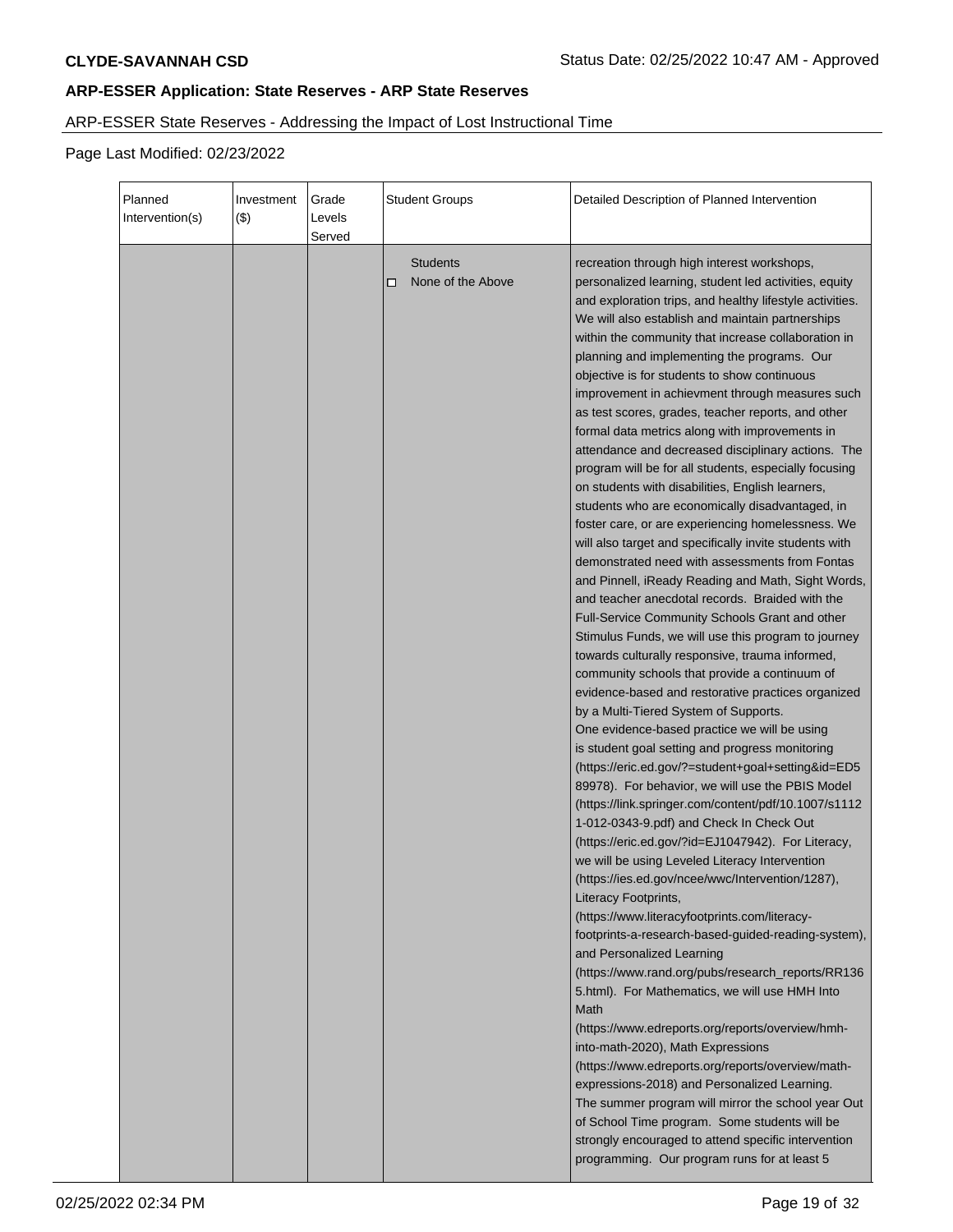# ARP-ESSER State Reserves - Addressing the Impact of Lost Instructional Time

| Planned<br>Intervention(s)                                                          | Investment<br>$($ \$) | Grade<br>Levels<br>Served                                                                   | <b>Student Groups</b>                                                                                                                                                                                                                                                                                                                                                          | Detailed Description of Planned Intervention                                                                                                                                                                                                                                                                                                                                                                                                                                                                                                                                                                                                                                                                                                                                                                                                                                                                                                                                                                                                                                                                                                                                                                                                                                                                                                                                                                                                                                                                                                                                                                                                            |
|-------------------------------------------------------------------------------------|-----------------------|---------------------------------------------------------------------------------------------|--------------------------------------------------------------------------------------------------------------------------------------------------------------------------------------------------------------------------------------------------------------------------------------------------------------------------------------------------------------------------------|---------------------------------------------------------------------------------------------------------------------------------------------------------------------------------------------------------------------------------------------------------------------------------------------------------------------------------------------------------------------------------------------------------------------------------------------------------------------------------------------------------------------------------------------------------------------------------------------------------------------------------------------------------------------------------------------------------------------------------------------------------------------------------------------------------------------------------------------------------------------------------------------------------------------------------------------------------------------------------------------------------------------------------------------------------------------------------------------------------------------------------------------------------------------------------------------------------------------------------------------------------------------------------------------------------------------------------------------------------------------------------------------------------------------------------------------------------------------------------------------------------------------------------------------------------------------------------------------------------------------------------------------------------|
|                                                                                     |                       |                                                                                             |                                                                                                                                                                                                                                                                                                                                                                                | weeks and we are looking to expand program if we<br>can find staffing to support those needs.<br>Just like during the school year, students will Check<br>In with a caring adult, track their progress through<br>the day, and Check Out at the end of the day. All<br>staff, including lifeguards and support staff, will be<br>trained to support youth. We are looking to address<br>root causes for our community which include Low<br>Neighborhood Attachment, Lack of Prosocial<br>Opportunities in the community, low family<br>attachment and we are looking to build on the<br>strengths of strong school attachment.<br>The Community Schools Model is an endorsed NYS<br>model that opens schools to community and<br>programming beyond the school day and school<br>year. The broad approach requires a holistic effort.<br>Because our program is focused on engagement for<br>at-risk learners, we have a series of highly engaging<br>enrichment and academic activities for youth to<br>participate in. These include but are not limited to:<br>Interactive Reading provided by Literacy Volunteers,<br>Peer Assisted Learning, High Interest Workshops in<br>art, music, drama, technology based on student<br>interest and skills, Equity Trips to NYS Parks (Susan<br>B. Anthony, Frederick Douglass, etc), physical<br>recreation, nature walks, swimming, martial arts, and<br>nutrition classes. In addition, to support<br>social/emotional learning we provide evidenced<br>based activities such as 2nd Step, Safe Dates, Love<br>Notes, Community Circles, and mentoring using the<br>evidence-based NYS Mentoring Program. |
| Other<br>Evidence-<br><b>Based</b><br>Intervention<br>(Tier I, II, III,<br>or $IV)$ | 30,250                | Primar<br>V<br>у<br>Elemen   Ø<br>☑<br>tary<br>Middle<br>□<br>School<br>High<br>□<br>School | <b>All Students</b><br>☑<br><b>Students with Disabilities</b><br>☑<br><b>English Learners</b><br><b>Students Experiencing</b><br>☑<br><b>Homelessness</b><br><b>Students in Foster Care</b><br>☑<br><b>Migratory Students</b><br>☑<br>Students Involved with the<br>☑<br>Juvenile Justice System<br><b>Other Underserved</b><br>☑<br><b>Students</b><br>None of the Above<br>◻ | According to our data, literacy skills were affected by<br>the learning loss associated with COVID-19. We<br>plan to purchase and use the Amplify Reading<br>program (https://amplify.com/insight/the-missing-link-<br>in-reading-<br>comprehension), (https://ies.ed.gov/ncee/wwc/Docs/<br>practiceGuide/wwc_foundationalreading_040717.pdf<br>) to improve literacy at the Primary and Elementary<br>level. Our elementary teachers will be trained in its<br>use and will integrate the program in the day to day<br>strategies used with all students, including students<br>with disabilities, English learners, students<br>experiencing homelessnes, students in foster care,<br>migratory students, and economically disadvantaged<br>students.<br>This amount only partially funds the program with<br>the rest coming from other ARP ESSER allocations.                                                                                                                                                                                                                                                                                                                                                                                                                                                                                                                                                                                                                                                                                                                                                                                       |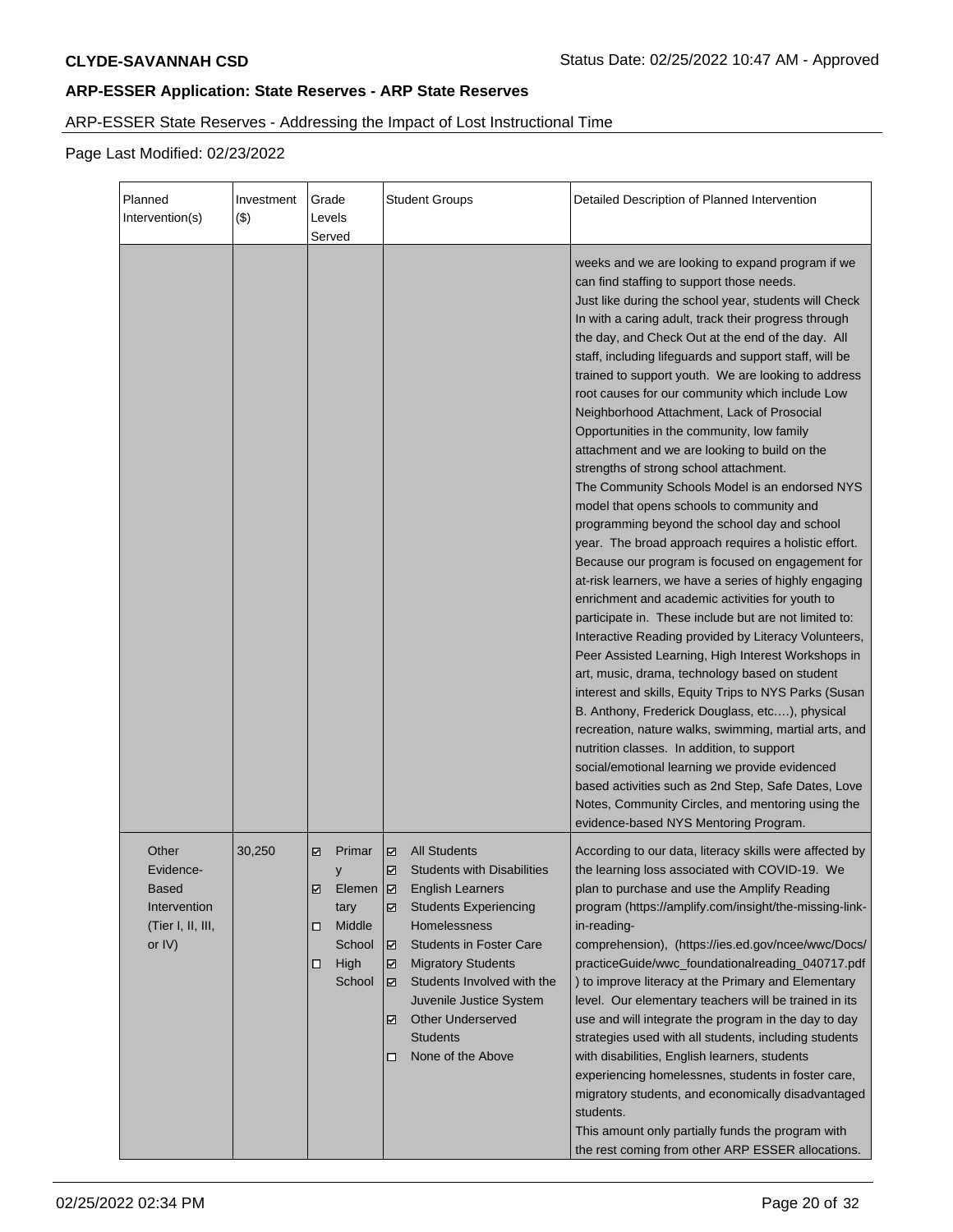### ARP-ESSER State Reserves - Addressing the Impact of Lost Instructional Time

Page Last Modified: 02/23/2022

**3. In the space provided below, please describe how the LEA will monitor and evaluate the effectiveness of selected strategies to ensure that the interventions implemented respond to students' social, emotional, mental health, and academic needs. Provide details about how changes to the program plan (such as changes in identified areas of need or supports provided to students) will be communicated to stakeholders.**

We will collect and monitor quarterly MTSS/RTI intervention data along with report card and attendance data to ensure student growth and improvement in identified areas of need. We will also monitor data from the same assessments we used to choose the interventions: STAR at the Jr/Sr High School for ELA monitoring, iReady at Gr 1 - 8 for ELA and Math, Fontas & Pinell and Sight Words for Gr K-5, HMH Mathematics Assessments for K - 12. We will also use the results from the NYS 3-8 ELA and Mathematics Assessments, 4/5/8 Science Assessments, and Regents results.

Should we need to change the program plan, we will update stakeholders with our quarterly status report on the website, mailings, and the District newsletters. We will ensure the plan posted on our website is current and that any changes are clear.

### **5% State-Level Reserve - Addressing the Impact of Lost Instructional Time: Fiscal Information**

LEAs are *REQUIRED* to send signed (blue ink) originals and two hard copies of each FS-10 Budget Form to:

 *Office of ESSA-Funded Programs – Rm 320 EB RE: ARP-ESSER Application - State Reserves New York State Education Department 89 Washington Avenue Albany, NY 12234*

Please refer to the Documents Panel section located along the left side of the application for FS-10 budget forms, and use the following budget code: 5884-21-XXXX.

*PLEASE NOTE* - the FS-10 and Budget Narrative are used to provide NYSED with a specific itemization of proposed project expenditures and to provide NYSED and the Office of the State Comptroller with the necessary documentation upon which payments can be based. FS-10s with missing quantities or unit costs, or with terms such "*TBD*" or "*Varies*" cannot be accepted on the FS-10 or Budget Narrative forms.

**4.**

# **Please complete the following to indicate the LEA's planned use of ARP-ESSER 5% State-Level Reserve - Addressing the Impact of Lost Instructional Time funding.**

|                                       | Amount      |
|---------------------------------------|-------------|
| <b>LEA Allocation</b>                 | \$1,000,876 |
| Anticipated Number of Students Served | 775         |
| Anticipated Number of Schools Served  | æ           |

**5. Please upload a completed copy of the FS-10 budget document for the ARP-ESSER 5% State-Level Reserve - Addressing the Impact of Lost Instructional Time funding.**

**The fund code for the ARP-ESSER 5% State-Level Reserve - Addressing the Impact of Lost Instructional Time project is 5884-21-XXXX.**

FS-10 5 Learning Loss.pdf

**6. Please upload a completed copy of the Budget Narrative for the ARP-ESSER 5% State-Level Reserve - Addressing the Impact of Lost Instructional Time funding.**

Budget Narrative 5 LL.pdf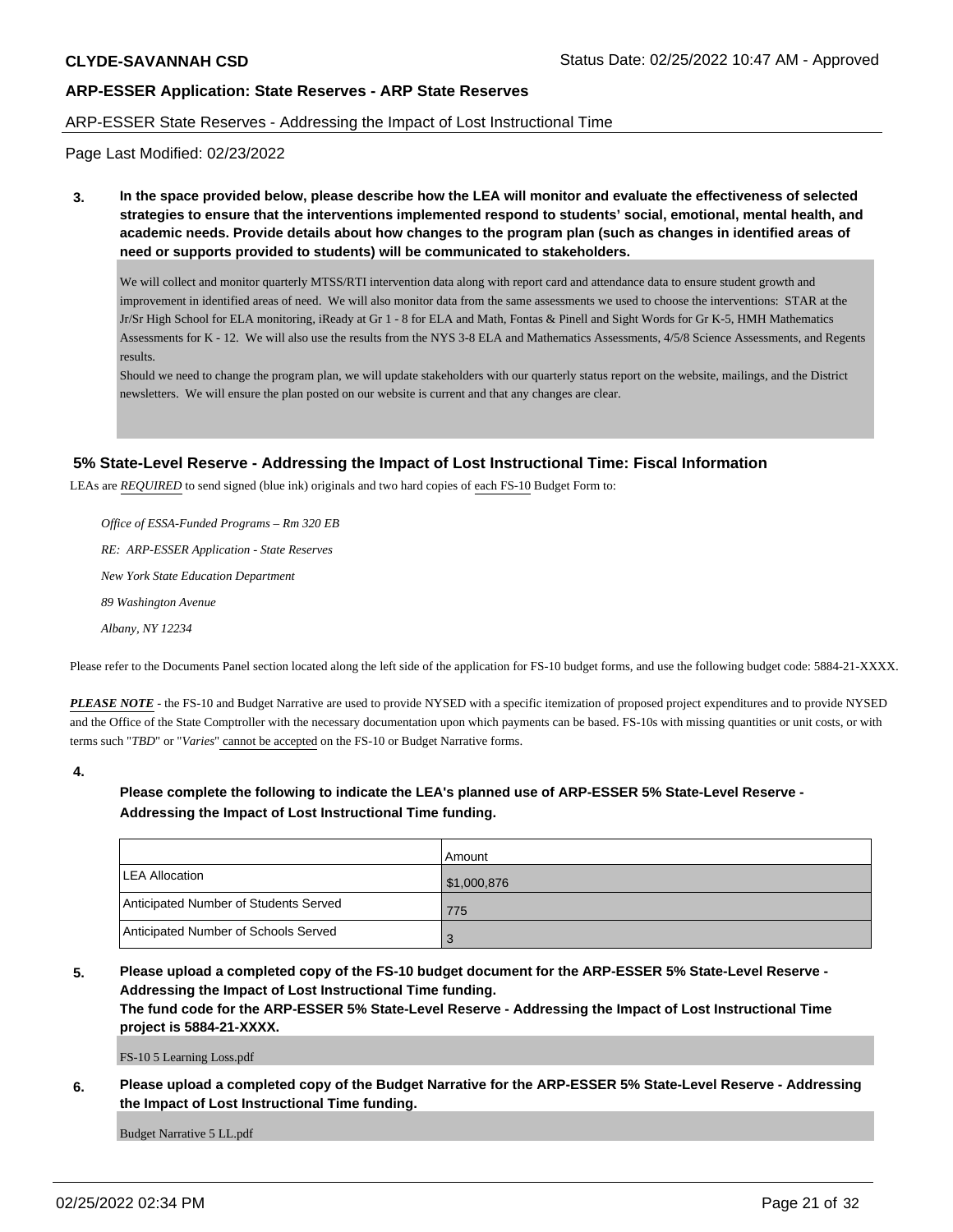ARP-ESSER State Reserves - Comprehensive After School

Page Last Modified: 02/23/2022

# **1% State-Level Reserve - Comprehensive After School: Program Design**

High-quality afterschool programs should have the goal of providing students with important opportunities for academic support and access to enrichment opportunities that help develop social, emotional, and leadership skills. These benefits are particularly important to students from low-income backgrounds, students who are struggling, and students at risk for later academic disengagement. High-quality afterschool programs have demonstrated positive effects on student math and language arts achievement, and programs strongly rooted in the school context can also have a positive impact on school related student outcomes, including greater self-confidence, increased civic engagement, better school attendance, improved high school graduation, and decreased delinquency.

**1. The interventions implemented through the 1% State-Level Reserve for comprehensive after school programming must be evidence-based and may include innovative approaches to providing instruction to accelerate learning. In the space provided below, please describe how the LEA selected evidence-based interventions that will address identified student needs. Include details about how the planned use of state reserve funds for comprehensive after school programming will be coordinated with and aligned to other initiatives, including other state reserve funds, interventions detailed in the LEA's ARP-ESSER Plan: Part 2, or other LEA initiatives, including those supported by CARES, CRRSA, Title I Part A, IDEA or other fund sources.**

The District has determined interventions and personalized learning plans for students based on data using high-quality assessments, such as diagnostic and formative assessments that provide timely information to help educators know where to focus for particular students. These include STAR at the Jr/Sr High School for ELA monitoring, iReady at Gr 1 - 8 for ELA and Math, Fontas & Pinell and Sight Words for Gr K-5, HMH Mathematics Assessments for K - 12. We will also use the results from the NYS 3-8 ELA and Mathematics Assessments, 4/5/8 Science Assessments, and Regents results. Additionally, we will be following our RTI plan for every 2-5 tiered monitoring of students for Tier 1-3 Intervention supports. The interventions will be aligned with other initiatives including the State Reserves for Lost Instructional Time and/or Summer Learning and Enrichment, along with the 90% ARP ESSER allocation, CRRSA and our Community Schools funding. The funding for the programs will be braided with the other funding sources to provide a complete and continuous response to address the impacts of lost instructional time for the next three years.

**2. In the chart below, please provide additional information about the planned evidence-interventions that have been selected to address the impacts of lost instructional time. For each row, please select a planned intervention from the drop-down menu or select "Other Evidence-Based Intervention" as needed. For each planned intervention, indicate the amount of ARP State-Reserve funding that will be invested, the grade levels to be served, targeted student groups to be served, and a detailed description of the specific activities that will be implemented. Please add rows as necessary to reflect the district's entire plan for the use of State-Reserve funds to address the impact of lost instructional time.**

| Planned<br>Intervention(s)                   | Investment<br>(3) | Grade<br>Levels<br>Served     |                                                        |                                               | <b>Student Groups</b>                                                                                                                                                                                                                                                                                                           | Detailed Description of Planned Intervention                                                                                                                                                                                                                                                                                                                                                                                                                                                                                                                                                                                                                                                                                                                                                                                                                                                                                |
|----------------------------------------------|-------------------|-------------------------------|--------------------------------------------------------|-----------------------------------------------|---------------------------------------------------------------------------------------------------------------------------------------------------------------------------------------------------------------------------------------------------------------------------------------------------------------------------------|-----------------------------------------------------------------------------------------------------------------------------------------------------------------------------------------------------------------------------------------------------------------------------------------------------------------------------------------------------------------------------------------------------------------------------------------------------------------------------------------------------------------------------------------------------------------------------------------------------------------------------------------------------------------------------------------------------------------------------------------------------------------------------------------------------------------------------------------------------------------------------------------------------------------------------|
| Community<br>Schools<br>Model<br>Programming | 200,181           | ☑<br>y<br>☑<br>tary<br>☑<br>☑ | Primar<br>Elemen<br>Middle<br>School<br>High<br>School | ₽<br>☑<br>  ⊽<br>☑<br>  ⊽<br>☑<br>☑<br>罓<br>п | <b>All Students</b><br><b>Students with Disabilities</b><br><b>English Learners</b><br><b>Students Experiencing</b><br><b>Homelessness</b><br><b>Students in Foster Care</b><br><b>Migratory Students</b><br>Students Involved with the<br>Juvenile Justice System<br>Other Underserved<br><b>Students</b><br>None of the Above | The Clyde-Savannah Central School District is a<br>high-needs, rural District. This intervention will<br>usher in high quality services in core academic<br>areas such as reading and literacy, mathematics and<br>science, through tutoring, individualized lessons,<br>interactive reading and career pathway exploration.<br>It will also offer enrichment and youth development<br>activities such as nutrition, health, art, music,<br>technology and recreation through high interest<br>workshops, personalized learning, student led<br>activities, equity and exploration trips, and healthy<br>lifestyle activities. We will also establish and<br>maintain partnerships within the community that<br>increase collaboration in planning and implementing<br>the programs. Our objective is for students to show<br>continuous improvement in achievment through<br>measures such as test scores, grades, teacher |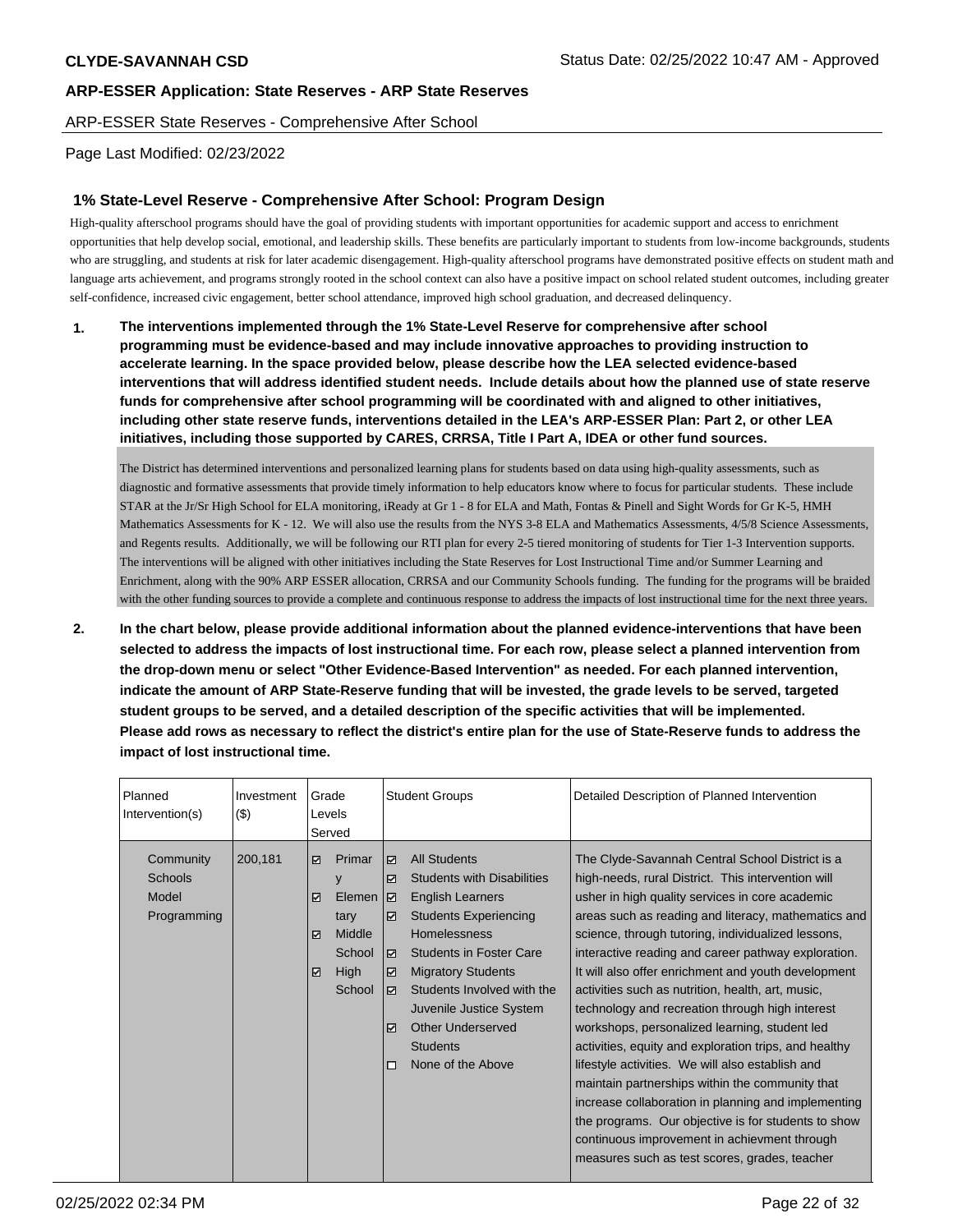# ARP-ESSER State Reserves - Comprehensive After School

| Planned<br>Intervention(s) | Investment<br>$($ \$) | Grade<br>Levels<br>Served | <b>Student Groups</b> | Detailed Description of Planned Intervention                                                                                                                                                                                                                                                                                                                                                                                                                                                                                                                                                                                                                                                                                                                                                                                                                                                                                                                                                                                                                                                                                                                                                                                                                                                                                                                                                                                                                                                                                                                                                                                                                                                                                              |
|----------------------------|-----------------------|---------------------------|-----------------------|-------------------------------------------------------------------------------------------------------------------------------------------------------------------------------------------------------------------------------------------------------------------------------------------------------------------------------------------------------------------------------------------------------------------------------------------------------------------------------------------------------------------------------------------------------------------------------------------------------------------------------------------------------------------------------------------------------------------------------------------------------------------------------------------------------------------------------------------------------------------------------------------------------------------------------------------------------------------------------------------------------------------------------------------------------------------------------------------------------------------------------------------------------------------------------------------------------------------------------------------------------------------------------------------------------------------------------------------------------------------------------------------------------------------------------------------------------------------------------------------------------------------------------------------------------------------------------------------------------------------------------------------------------------------------------------------------------------------------------------------|
|                            |                       |                           |                       | reports, and other formal data metrics along with<br>improvements in attendance and decreased<br>disciplinary actions. The program will be for all<br>students, especially focusing on students with<br>disabilities, English learners, students who are<br>economically disadvantaged, in foster care, or are<br>experiencing homelessness. We will also target and<br>specifically invite students with demonstrated need<br>with assessments from Fontas and Pinnell, iReady<br>Reading and Math, Sight Words, and teacher<br>anecdotal records. Braided with the Full-Service<br><b>Community Schools Grant and other Stimulus</b><br>Funds, we will use this program to journey towards<br>culturally responsive, trauma informed, community<br>schools that provide a continuum of evidence-based<br>and restorative practices organized by a Multi-Tiered<br>System of Supports.<br>One evidence-based practice we will be using<br>is student goal setting and progress monitoring<br>(https://eric.ed.gov/?=student+goal+setting&id=ED5<br>89978). For behavior, we will use the PBIS Model<br>(https://link.springer.com/content/pdf/10.1007/s1112<br>1-012-0343-9.pdf) and Check In Check Out<br>(https://eric.ed.gov/?id=EJ1047942). For Literacy,<br>we will be using Leveled Literacy Intervention<br>(https://ies.ed.gov/ncee/wwc/Intervention/1287),<br>Literacy Footprints,<br>(https://www.literacyfootprints.com/literacy-<br>footprints-a-research-based-guided-reading-system),<br>and Personalized Learning<br>(https://www.rand.org/pubs/research_reports/RR136<br>5.html). For Mathematics, we will use HMH Into<br>Math<br>(https://www.edreports.org/reports/overview/hmh-<br>into-math-2020), Math Expressions |
|                            |                       |                           |                       | (https://www.edreports.org/reports/overview/math-<br>expressions-2018) and Personalized Learning. For<br>our secondary students we will also be using the<br><b>Functional Behavioral Assessment-based</b><br>Interventions Check In Check Out<br>(http://libres.uncg.edu/ir/uncc/f/Toms_uncc_0694D_<br>10309.pdf), Project RENEW<br>(https://K12engagement.unl.edu) and peer tutoring<br>(https://ies.ed.gov/ncee/wwc/Intervention/247.<br>The program will run at least 9 hours per week<br>afterschool, and ideally 15 hours per week.<br>Students will not be required to participate, in part<br>because demand usually exceeds our ability to<br>provide program Recruitment: During the school                                                                                                                                                                                                                                                                                                                                                                                                                                                                                                                                                                                                                                                                                                                                                                                                                                                                                                                                                                                                                                     |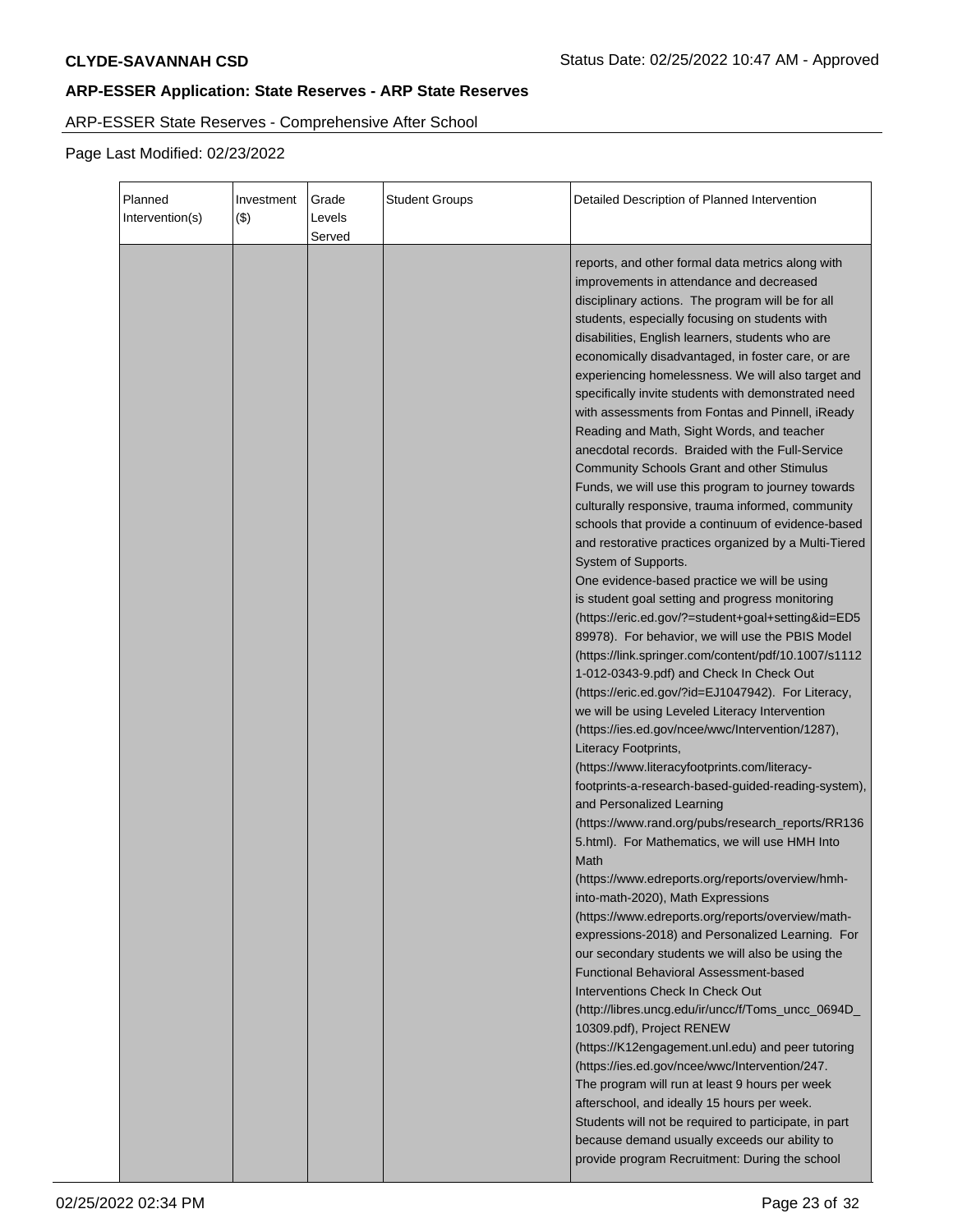# ARP-ESSER State Reserves - Comprehensive After School

| Planned<br>Intervention(s) | Investment<br>$($ \$) | Grade<br>Levels<br>Served | <b>Student Groups</b> | Detailed Description of Planned Intervention                                                                                                                                                                                                                                                                                                                                                                                                                                                                                                                                                                                                                                                                                                                                                                                                                                                                                                                                                                                                                                                                                                                                                                                                                                                                                                                                                                                                                                                                                                                                                                                                                                                                                                                                                                                                                                                                                                                                                                                                                                                                                                                                                                                                                                                                                                                                                                                                                                                                     |
|----------------------------|-----------------------|---------------------------|-----------------------|------------------------------------------------------------------------------------------------------------------------------------------------------------------------------------------------------------------------------------------------------------------------------------------------------------------------------------------------------------------------------------------------------------------------------------------------------------------------------------------------------------------------------------------------------------------------------------------------------------------------------------------------------------------------------------------------------------------------------------------------------------------------------------------------------------------------------------------------------------------------------------------------------------------------------------------------------------------------------------------------------------------------------------------------------------------------------------------------------------------------------------------------------------------------------------------------------------------------------------------------------------------------------------------------------------------------------------------------------------------------------------------------------------------------------------------------------------------------------------------------------------------------------------------------------------------------------------------------------------------------------------------------------------------------------------------------------------------------------------------------------------------------------------------------------------------------------------------------------------------------------------------------------------------------------------------------------------------------------------------------------------------------------------------------------------------------------------------------------------------------------------------------------------------------------------------------------------------------------------------------------------------------------------------------------------------------------------------------------------------------------------------------------------------------------------------------------------------------------------------------------------------|
|                            |                       |                           |                       | day, students complete surveys and provide input on<br>their program ideas. A program menu highlights<br>student input. Recruitment methods are based on<br>research and strong program reputation. Clyde-<br>Savannah has a Public Relations staff person from<br>BOCES to support communication efforts. Families<br>typically ask when enrollment will start. We enlist<br>help from program participants because they are<br>often our best ambassadors. Proposal offerings<br>match the interest of student focus groups and<br>encourage program sampling. Leadership<br>opportunities, cultural enrichment, health and<br>wellness activities, career exploration, and days of<br>service all build attachment to school, community,<br>and peers. Family activities encourage<br>intergenerational bonding, and link families to our<br>community. Resilience is embedded through the<br>Collaboration ARCH and young people's expressed<br>needs for attachment, coping, learning and wellness<br>are intentionally met. We maintain a waitlist and<br>monitor our Average Daily Attendance carefully to<br>serve as many students as possible.<br>Integration and holistic whole child thinking are<br>evident in our scheduling and align with the ARCH<br>resilience model to meet the needs of our<br>economically disadvantaged population. Community<br>Circles start the day; we model listening first.<br>Student voice is a daily first, not a last-minute<br>thought. The attachment that is formed through<br>circle gives our staff a chance to teach SEL skill<br>groups that boost self-regulation by building<br>specific coping skills. We align our program with the<br>academic skills students need, and our time looks<br>different than the school day-it is hands-on and<br>busy. There are blocks, costumes, tools, music,<br>drama and movement. We are not still while we<br>build skill. Students demonstrate Competence and<br>that boosts their confidence and self-efficacy.<br>Students learn that measuring isn't just math-it is<br>cooking and construction and coding.[1] All this<br>learning can be frustrating at times; learning hard<br>material requires failure so our staff expect strong<br>emotions to bubble up and are ready to teach SEL<br>skills as we go through the day. Evidence-based<br>workshops (Second Step/Why Try) provide SEL<br>instruction for managing emotion, and situations to<br>practice SEL skills happen as part of program (e.g. |
|                            |                       |                           |                       | navigating an Orienteering course). Technology<br>supports Personalized Learning and devices are                                                                                                                                                                                                                                                                                                                                                                                                                                                                                                                                                                                                                                                                                                                                                                                                                                                                                                                                                                                                                                                                                                                                                                                                                                                                                                                                                                                                                                                                                                                                                                                                                                                                                                                                                                                                                                                                                                                                                                                                                                                                                                                                                                                                                                                                                                                                                                                                                 |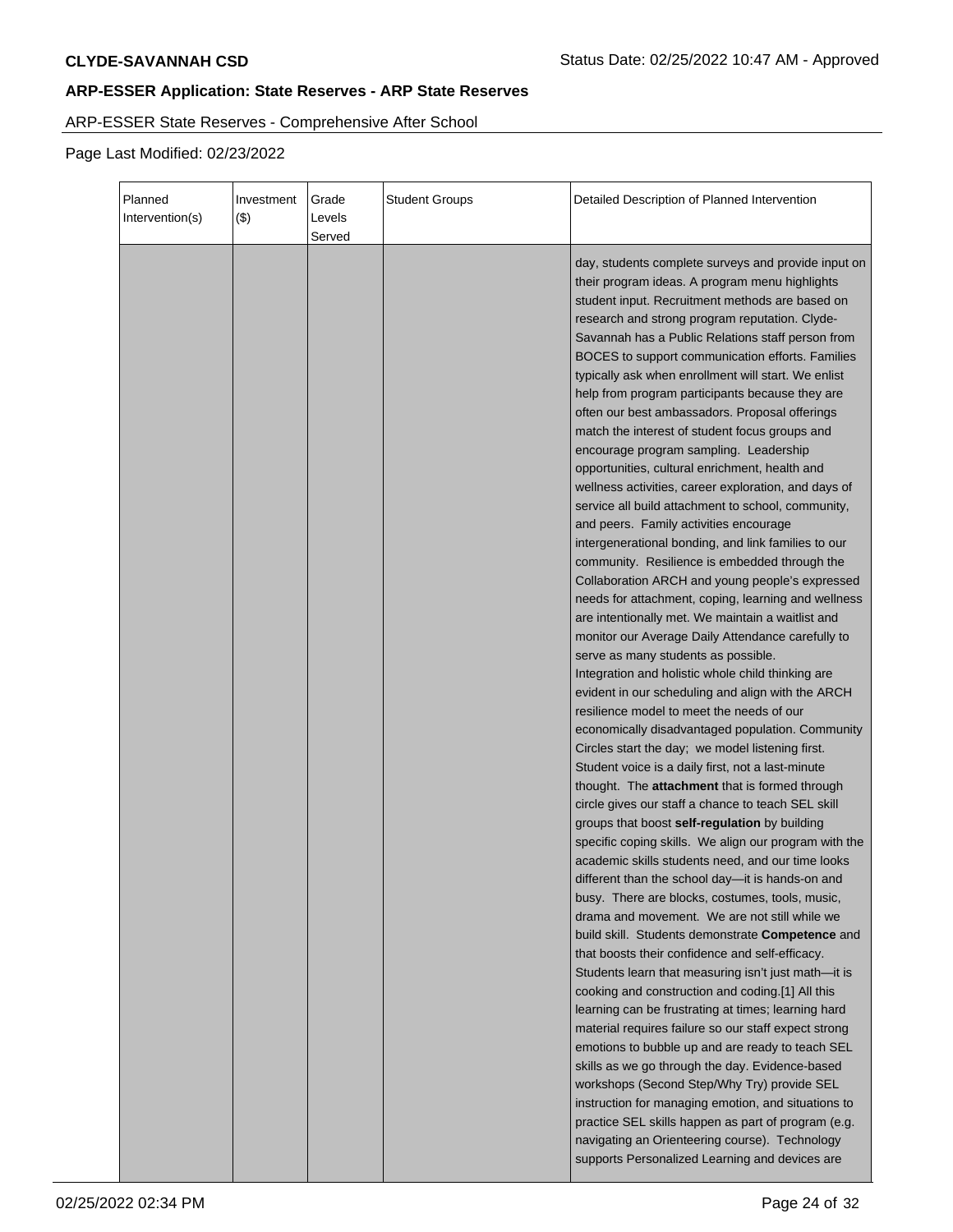# ARP-ESSER State Reserves - Comprehensive After School

| Planned<br>Intervention(s) | Investment<br>$($ \$) | Grade<br>Levels<br>Served | <b>Student Groups</b> | Detailed Description of Planned Intervention                                                                                                                                                                                                                                                                                                                                                                                                                                                                                                                                                                                                                                                                                                                                                                                                                                                                                                                                                                                                                                                                                                                                                                                                                                                                                                                                                                                                                                                                                                                                                                                                                                                                                                                                                                                                                                                                                                                                                                                                                                                                                                                                                                                                                                                                                                                                                                                                                             |
|----------------------------|-----------------------|---------------------------|-----------------------|--------------------------------------------------------------------------------------------------------------------------------------------------------------------------------------------------------------------------------------------------------------------------------------------------------------------------------------------------------------------------------------------------------------------------------------------------------------------------------------------------------------------------------------------------------------------------------------------------------------------------------------------------------------------------------------------------------------------------------------------------------------------------------------------------------------------------------------------------------------------------------------------------------------------------------------------------------------------------------------------------------------------------------------------------------------------------------------------------------------------------------------------------------------------------------------------------------------------------------------------------------------------------------------------------------------------------------------------------------------------------------------------------------------------------------------------------------------------------------------------------------------------------------------------------------------------------------------------------------------------------------------------------------------------------------------------------------------------------------------------------------------------------------------------------------------------------------------------------------------------------------------------------------------------------------------------------------------------------------------------------------------------------------------------------------------------------------------------------------------------------------------------------------------------------------------------------------------------------------------------------------------------------------------------------------------------------------------------------------------------------------------------------------------------------------------------------------------------------|
|                            |                       |                           |                       | used to boost student choice and increase access to<br>support. Our Superintendent and BOE used<br>Community Schools thinking in the design of our<br>school capital project. The cafeteria now has a café<br>for student performances and our 21st CCLC groups<br>can host families for shows we develop and we can<br>serve nutritious meals and snacks and provide<br>health education. Health and wellness are<br>supported with increased physical activity spaces, a<br>new pool, and intentional partnerships. The workout<br>facilities at the school are open to families, and we<br>can offer families, "Family Workout" sessions.<br>Individual student success is promoted by a<br>Community Schools model: "Using schools as hubs,<br>community schools bring educators, families, and<br>community partners together to offer a range of<br>opportunities, supports, and services to children, as<br>well as their families and communities."[2] Our<br>approach is a Whole Child effort organized through<br>the through the FLX Community Schools model, the<br>Collaboration ARCH- (Attachment/self-<br>Regulation/Competence/Health). Resilience is<br>built by recognizing the connection between the<br>domains of development(social, emotional,<br>cognitive, & physical) and using one domain to<br>improve all of the domains over time. The National<br>Child Traumatic Stress Network and Lesley<br>University offer the research base. Our approach is<br>proven to work nationally and locally. Our SEL<br>Instruction ties to PBIS expectations and lessons in<br>our school day. PBIS creates a data informed tiered<br>approach in our program; we look at what supports<br>all students need, additional support for groups of<br>students and robust individual support to meet<br>unique needs. Our academic enrichment is drawn<br>from rigorous NYS standards and supported by<br>school day practices that work-in 2018-19, working<br>with school day staff we reduced the percentage of<br>of students two or more reading levels behind from<br>47% to 15% from fall to spring[3]. Individual goal<br>setting and peer to peer learning are research-based<br>high leverage strategies that successful schools and<br>programs use to close learning deficits and build<br>self-efficacy.[4] Academic achievement flows from<br>engagement, support and skill building. Annual<br>needs assessment accompanies the bi-annual QSA |
|                            |                       |                           |                       | program review so that overall program<br>improvement is interwoven with our objective data<br>monitoring. Program shifts to meet student needs                                                                                                                                                                                                                                                                                                                                                                                                                                                                                                                                                                                                                                                                                                                                                                                                                                                                                                                                                                                                                                                                                                                                                                                                                                                                                                                                                                                                                                                                                                                                                                                                                                                                                                                                                                                                                                                                                                                                                                                                                                                                                                                                                                                                                                                                                                                          |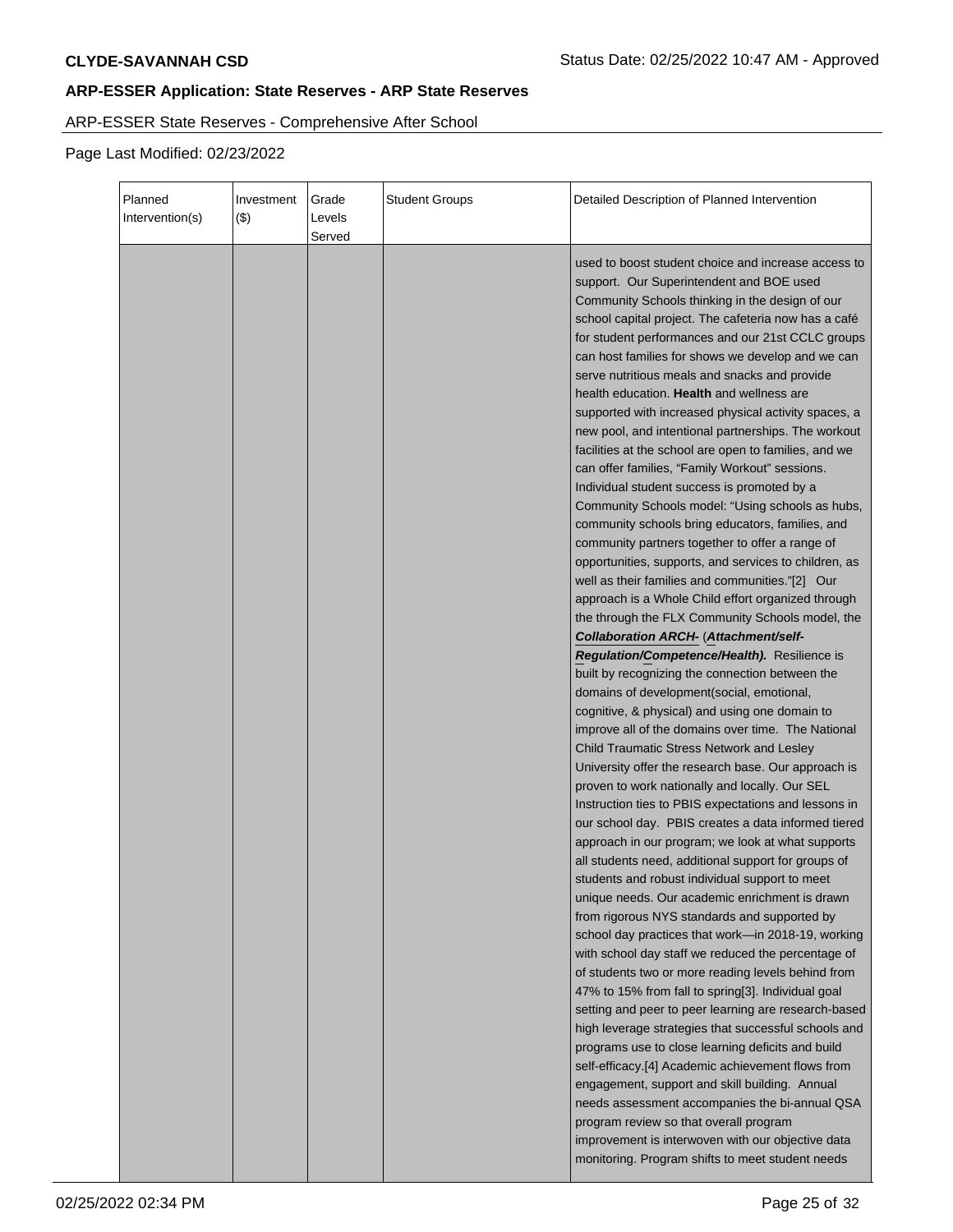# ARP-ESSER State Reserves - Comprehensive After School

| Planned<br>Intervention(s) | Investment<br>$($ \$) | Grade<br>Levels<br>Served | <b>Student Groups</b> | Detailed Description of Planned Intervention                                                                                                                                                                                                                                                                                                                                                                                                                                                                                                                                                                                                                                                                                                                                                                                                                                                                                                                                                                                                                                                                                                                                                                                                                                                                                                                                                                                                                                                                                                                                                                                                                                                                                                                                                                                                                                                                                                                                                                                                                                                                                                                                                                         |
|----------------------------|-----------------------|---------------------------|-----------------------|----------------------------------------------------------------------------------------------------------------------------------------------------------------------------------------------------------------------------------------------------------------------------------------------------------------------------------------------------------------------------------------------------------------------------------------------------------------------------------------------------------------------------------------------------------------------------------------------------------------------------------------------------------------------------------------------------------------------------------------------------------------------------------------------------------------------------------------------------------------------------------------------------------------------------------------------------------------------------------------------------------------------------------------------------------------------------------------------------------------------------------------------------------------------------------------------------------------------------------------------------------------------------------------------------------------------------------------------------------------------------------------------------------------------------------------------------------------------------------------------------------------------------------------------------------------------------------------------------------------------------------------------------------------------------------------------------------------------------------------------------------------------------------------------------------------------------------------------------------------------------------------------------------------------------------------------------------------------------------------------------------------------------------------------------------------------------------------------------------------------------------------------------------------------------------------------------------------------|
|                            |                       |                           |                       | each quarter and each year. Because our project<br>ties to a tiered approach with school day data<br>accessible via our Program Director (PD) and<br>Educational Liaison, we are always ready to adjust<br>to meet the needs of participants, including the<br>structure and content of our summer program.<br>Based on data, we ask what do all participants need,<br>what additional supports do some groups need and<br>what intensive supports a few <i>individual</i> participants<br>need? Our objective data scan looks at academic<br>performance, behavior reports and attendance rates.<br>We use school climate surveys, self-efficacy surveys<br>(CAMI) and the Evalumetrics Youth Survey (EYS)<br>data to identify root causes like low neighborhood<br>attachment. Over 50% of students are failing math in<br>JR/SR high in quarter 1 right now, and SEL needs<br>are observable through absenteeism and office<br>referrals. Our program staff are responsive to those<br>needs and we will continue to use iReady<br>benchmarking and academic report cards, office<br>referrals and attendance data to formulate program.<br>Our MTSS Teams will use the data dashboard<br>Panorama to look at the student data enrolled at<br>each site. At a glance, color coded reports track<br>students' skill sets to show deficits. We can also use<br>the data to build on strengths and help participants<br>make strides to achieve their own goals.<br>Our After School Program is designed to engage<br>students, especially those from low-income families,<br>students of color, English learners, children with<br>disabilities, and students experiencing<br>homelessness. With a rich combination of both<br>engagement and enrichment activities that promote<br>social and emotional growth and academic supports<br>to increase achievement, our program will help<br>accelerate learning and attachment while meeting<br>the requirements put forth by the ARP ESSER State<br>Plan. As indicated above, a series of "Tier 1 Strong<br>Evidence" evidenced based programs will be<br>implemented to achieve the goals outlined above.<br>For student participants, teachers provide weekly 1:1 |
|                            |                       |                           |                       | goal setting and progress monitoring interventions.<br>With the assistance of teachers, students generate<br>goals they wish to reach, a timeline to do it and the<br>resources that they will need to move forward.<br>Progress monitoring occurs both daily and weekly to<br>help youth achieve these SMART goals. Both<br>teacher and student provide ratings on how well the<br>student is progressing towards reaching their goals,                                                                                                                                                                                                                                                                                                                                                                                                                                                                                                                                                                                                                                                                                                                                                                                                                                                                                                                                                                                                                                                                                                                                                                                                                                                                                                                                                                                                                                                                                                                                                                                                                                                                                                                                                                             |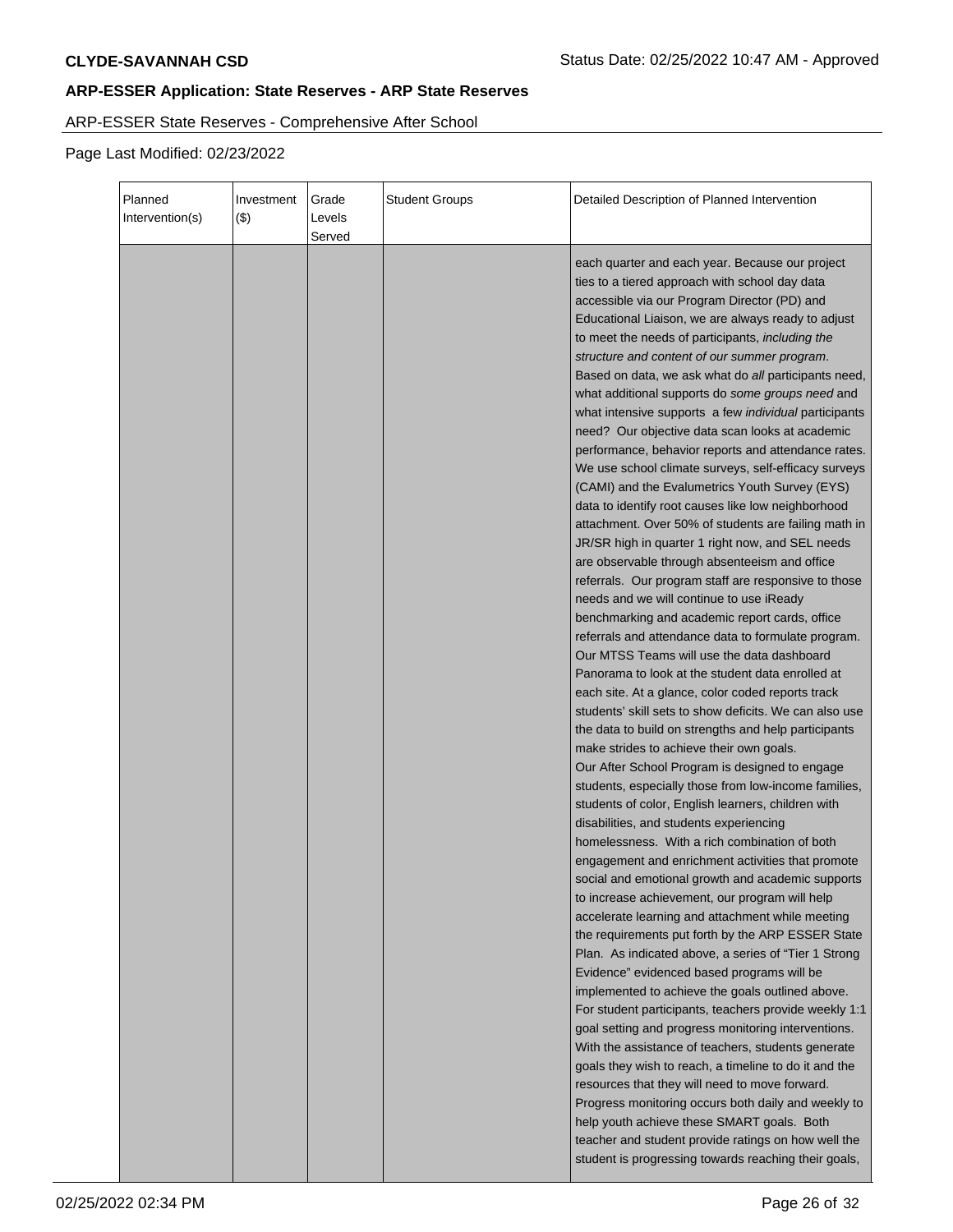# ARP-ESSER State Reserves - Comprehensive After School

| Planned<br>Intervention(s) | Investment<br>( \$) | Grade<br>Levels<br>Served | <b>Student Groups</b> | Detailed Description of Planned Intervention                                                                                                                                                                                                                                                                                                                                                                                                                                                                                                                                                                                                                                                                                                                                                                                                                                                                                                                                                                                                                                                                                                                                                                                                                                                                                                                                                                                                                                                                                                                                                                                                                                                                                                                                                                                                                                                                                                                            |
|----------------------------|---------------------|---------------------------|-----------------------|-------------------------------------------------------------------------------------------------------------------------------------------------------------------------------------------------------------------------------------------------------------------------------------------------------------------------------------------------------------------------------------------------------------------------------------------------------------------------------------------------------------------------------------------------------------------------------------------------------------------------------------------------------------------------------------------------------------------------------------------------------------------------------------------------------------------------------------------------------------------------------------------------------------------------------------------------------------------------------------------------------------------------------------------------------------------------------------------------------------------------------------------------------------------------------------------------------------------------------------------------------------------------------------------------------------------------------------------------------------------------------------------------------------------------------------------------------------------------------------------------------------------------------------------------------------------------------------------------------------------------------------------------------------------------------------------------------------------------------------------------------------------------------------------------------------------------------------------------------------------------------------------------------------------------------------------------------------------------|
|                            |                     |                           |                       | which provides an evidence based, quantitative data<br>analysis that engages both educator and student on<br>a regular basis. PBIS is implemented in our<br>program using a tiered approach under a Multi-<br>Tiered System of Supports. Best research-based<br>practices are provided to all students engaged in the<br>program including restorative practices, community<br>circles, culturally informed and trauma informed<br>practices, etc For youth who do not respond to<br>these strategies, we use small group interventions<br>such as social skills education, social group<br>discussion and restorative circles. For youth who do<br>not respond to these Tier II interventions we use<br>Check-In/Check Out, FBAs or engage a team of<br>teachers and professionals to implement RENEW,<br>an intensive case management practice that uses<br>data and evidenced based practices at an individual<br>level to support student achievement. For<br>Academics we will again use an MTSS structure<br>where research-based practices are provided to all<br>students. All students in our program are provided<br>with Personalized Learning, a well-documented,<br>evidenced-based strategy that enables students to<br>learn in a manner that is flexible, focused on their<br>individual interests and uses ongoing data to support<br>their learning. While all students engage daily in<br>these practices, for students who do not respond to<br>these strategies small group interventions such as<br>Leveled Literacy Intervention, Literacy Footprints,<br>HMH Into Math, and Math Expressions. For<br>students who require additional support, Teacher<br>Assistants, Teachers, and volunteers will provide<br>one on one tutoring and mentoring to assist youth in<br>achieving their academic goals in a daily basis.<br>[1] Sheninger, Eric C. Uncommon Learning: Creating<br>Schools That Work for Kids. Thousand Oaks, CA,<br>Corwin, 2016. |
|                            |                     |                           |                       | $[2]$<br>http://www.communityschools.org/aboutschools/faqs<br>.aspx#FAQ1<br>[3] BOE Presentation, Clyde-Savannah CSD Sarah<br><b>Marchitell Educational Liaison</b><br>[4] Hattie, John. Visible Learning: A Synthesis of<br>over 800 Meta-Analyses Relating to Achievement.<br>Taylor & Francis Ltd, 2008                                                                                                                                                                                                                                                                                                                                                                                                                                                                                                                                                                                                                                                                                                                                                                                                                                                                                                                                                                                                                                                                                                                                                                                                                                                                                                                                                                                                                                                                                                                                                                                                                                                              |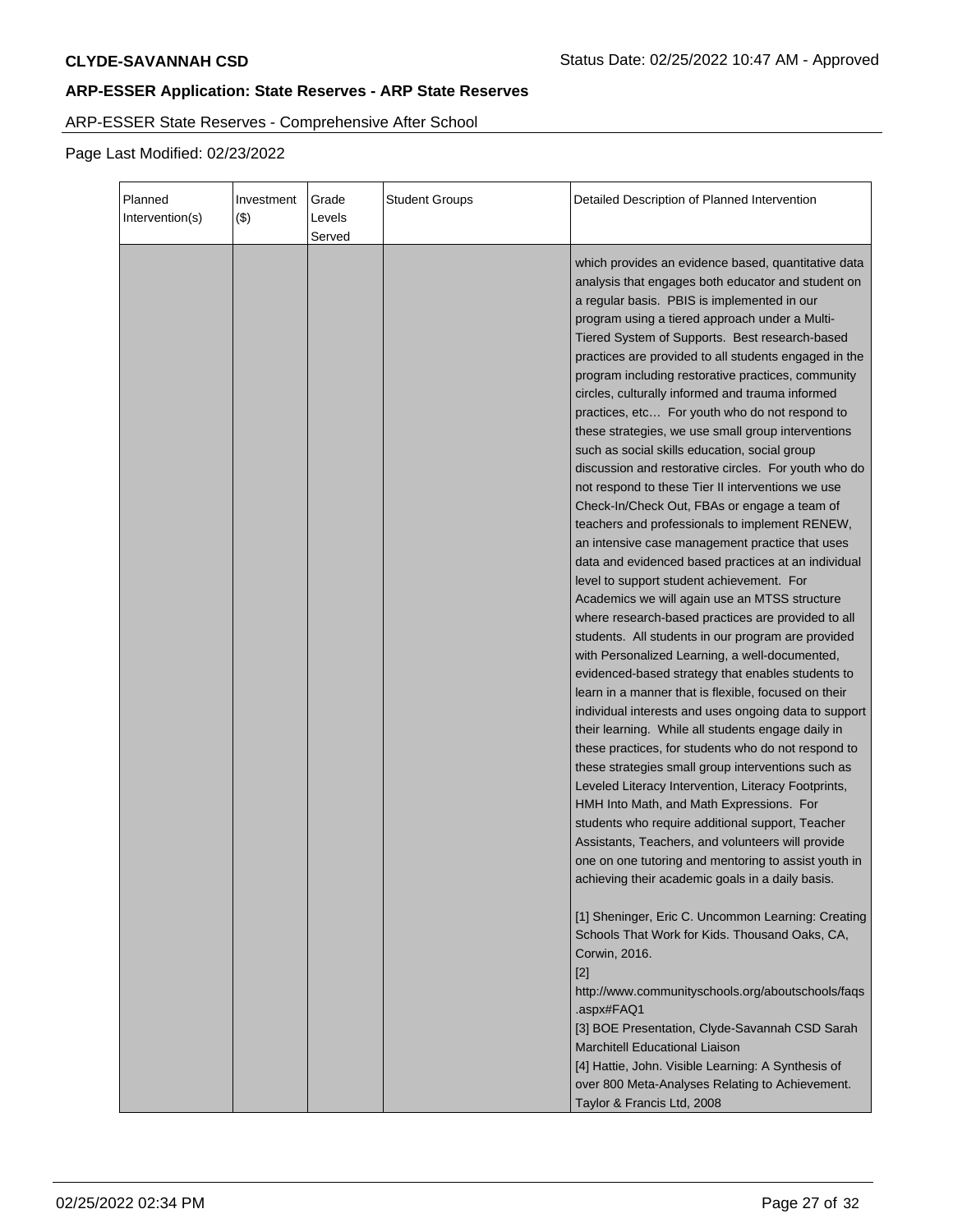#### ARP-ESSER State Reserves - Comprehensive After School

Page Last Modified: 02/23/2022

**3. In the space provided below, please describe how the LEA will monitor and evaluate the effectiveness of selected comprehensive after school programming/strategies to ensure that the interventions implemented respond to students' social, emotional, mental health, and academic needs. Provide details about how changes to the program plan (such as changes in identified areas of need or supports provided to students) will be communicated to stakeholders.**

We will collect and monitor quarterly MTSS/RTI intervention data along with report card and attendance data to ensure student growth and improvement in identified areas of need. We will also monitor data from the same assessments we used to choose the interventions: STAR at the Jr/Sr High School for ELA monitoring, iReady at Gr 1 - 8 for ELA and Math, Fontas & Pinell and Sight Words for Gr K-5, HMH Mathematics Assessments for K - 12. We will also use the results from the NYS 3-8 ELA and Mathematics Assessments, 4/5/8 Science Assessments, and Regents results.

Should we need to change the program plan, we will update stakeholders with our quarterly status report on the website, mailings, and the District newsletters. We will ensure the plan posted on our website is current and that any changes are clear.

### **1% State-Level Reserve - Comprehensive After School: Fiscal Information**

LEAs are *REQUIRED* to send signed (blue ink) originals and two hard copies of each FS-10 Budget Form to:

 *Office of ESSA-Funded Programs – Rm 320 EB RE: ARP-ESSER Application - State Reserves New York State Education Department 89 Washington Avenue Albany, NY 12234*

Please refer to the Documents Panel section located along the left side of the application for FS-10 budget forms, and use the following budget code: 5883-21-XXXX.

*PLEASE NOTE* - the FS-10 and Budget Narrative are used to provide NYSED with a specific itemization of proposed project expenditures and to provide NYSED and the Office of the State Comptroller with the necessary documentation upon which payments can be based. FS-10s with missing quantities or unit costs, or with terms such "*TBD*" or "*Varies*" cannot be accepted on the FS-10 or Budget Narrative forms.

**4.**

# **Please complete the following to indicate the LEA's planned use of the ARP-ESSER 1% State-Level Reserve - Comprehensive After School funding.**

|                                       | Amount    |
|---------------------------------------|-----------|
| <b>ILEA Allocation</b>                | \$200,181 |
| Anticipated Number of Students Served | 775       |
| Anticipated Number of Schools Served  |           |

# **5. Please upload a completed and signed copy of the FS-10 Budget for the ARP-ESSER 1% State-Level Reserve - Comprehensive After School funding.**

**The fund code for the1% State-Level Reserve - Comprehensive After School project is 5883-21-XXXX.**

FS-10 1 After School.pdf

### **6. Please upload a completed copy of the Budget Narrative for the ARP-ESSER 1% State-Level Reserve - Comprehensive After School funding.**

Budget Narrative 1 After School.pdf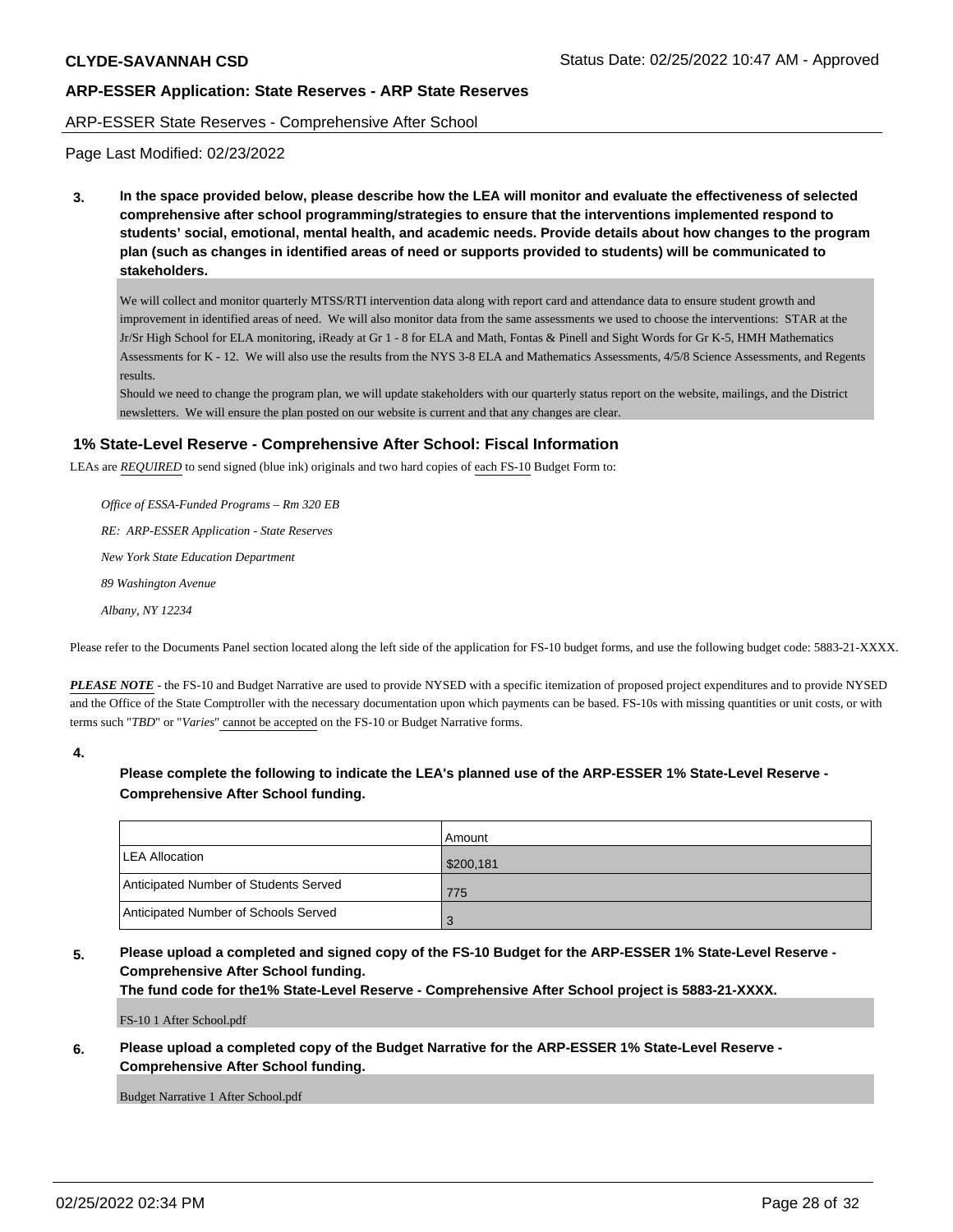ARP-ESSER State Reserves - Summer Learning and Enrichment

Page Last Modified: 02/23/2022

### **1% State-Level Reserve - Summer Learning and Enrichment: Program Design**

Summer learning programs can offer another opportunity to accelerate learning, especially for those students most impacted by disruptions to learning during the school year. Schools and districts should design programs that work best in the local context and reflect the characteristics that evidence suggests lead to successful summer programs. These characteristics include: programs are voluntary, full-day lasting five to six weeks, include three hours of language arts and mathematics taught by a certified teacher each day, and include enrichment activities and experiences. Research points to the potentially positive benefits of strong summer programs. A longitudinal study of summer programs showed students who participated in the summer programs that were reviewed received some benefits in mathematics; however, students with high rates of attendance who attended programs for consecutive summers experienced the greatest learning gains. The amount and quality of instruction influenced the academic benefit, with the highest benefits to students attending programs with high-quality instruction provided by a certified teacher and high academic time on task.

**1. The interventions implemented through the 1% State-Level Reserve for summer learning and enrichment must be evidence-based and may include innovative approaches to providing instruction to accelerate learning. In the space provided below, please describe how the LEA selected evidence-based interventions that will address identified student needs. Include details about how the planned use of state reserve funds for summer learning and enrichment will be coordinated with and aligned to other initiatives, including other state reserve funds, interventions detailed in the LEA's ARP-ESSER Plan: Part 2, or other LEA initiatives, including those supported by CARES, CRRSA, Title I Part A, IDEA or other fund sources.**

The District has determined interventions and personalized learning plans for students based on data using high-quality assessments, such as diagnostic and formative assessments that provide timely information to help educators know where to focus for particular students. These include iReady at Gr 1 - 8 for ELA and Math, Fontas & Pinell and Sight Words for Gr K-5, HMH Mathematics Assessments for K - 8. We will also use the results from the NYS 3-8 ELA and Mathematics Assessments, 4/5/8 Science Assessments, and Regents results. Additionally, we will be following our RTI plan for every 2-5 tiered monitoring of students for Tier 1-3 Intervention supports.

The interventions will be aligned with other initiatives including the State Reserves for Comprehensive After School and 5% Reserve for Lost Instructional Time, along with the 90% ARP ESSER allocation, CRRSA and our Community Schools funding. The funding for the programs will be braided with the other funding sources to provide a complete and continuous response to address the impacts of lost instructional time for the next three years.

**2. In the chart below, please provide additional information about the planned evidence-based interventions that have been selected to address the impacts of lost instructional time. For each row, please select a planned intervention from the drop-down menu or select "Other Evidence-Based Intervention" as needed. For each planned intervention, indicate the amount of ARP State-Reserve funding that will be invested, the grade levels to be served, targeted student groups to be served, and a detailed description of the specific activities that will be implemented. Please add rows as necessary to reflect the district's entire plan for the use of State-Reserve funds to address the impact of lost instructional time.**

| Planned<br>Intervention(s)                          | Investment<br>(3) | Grade<br>Levels<br>Served      |                                                                     |                                                                                                                                                       |                                                                                                                                                                                                                                                                                                                                 |                                                                                                                                                                                                                                                                                                                                                                                                                                                                                                                                                                                                                                                                                                              |  |  | <b>Student Groups</b> | Detailed Description of Planned Intervention |
|-----------------------------------------------------|-------------------|--------------------------------|---------------------------------------------------------------------|-------------------------------------------------------------------------------------------------------------------------------------------------------|---------------------------------------------------------------------------------------------------------------------------------------------------------------------------------------------------------------------------------------------------------------------------------------------------------------------------------|--------------------------------------------------------------------------------------------------------------------------------------------------------------------------------------------------------------------------------------------------------------------------------------------------------------------------------------------------------------------------------------------------------------------------------------------------------------------------------------------------------------------------------------------------------------------------------------------------------------------------------------------------------------------------------------------------------------|--|--|-----------------------|----------------------------------------------|
| Community<br><b>Schools</b><br>Model<br>Programming | 200,181           | ☑<br>☑<br>$\triangledown$<br>□ | Primar<br>у<br>Elemen<br>tary<br>Middle<br>School<br>High<br>School | $\triangledown$<br>$\overline{\mathbf{v}}$<br>I⊽<br>$\overline{\mathbf{v}}$<br>☑<br>$\overline{\mathbf{v}}$<br>罓<br>$\overline{\mathbf{v}}$<br>$\Box$ | <b>All Students</b><br><b>Students with Disabilities</b><br><b>English Learners</b><br><b>Students Experiencing</b><br><b>Homelessness</b><br><b>Students in Foster Care</b><br><b>Migratory Students</b><br>Students Involved with the<br>Juvenile Justice System<br>Other Underserved<br><b>Students</b><br>None of the Above | The Clyde-Savannah Central School District is a<br>high-needs, rural District. This intervention will<br>usher in high quality services in core academic<br>areas such as reading and literacy, mathematics and<br>science, through tutoring, individualized lessons,<br>interactive reading and career pathway exploration.<br>It will also offer enrichment and youth development<br>activities such as nutrition, health, art, music,<br>technology and recreation through high interest<br>workshops, personalized learning, student led<br>activities, equity and exploration trips, and healthy<br>lifestyle activities. We will also establish and<br>maintain partnerships within the community that |  |  |                       |                                              |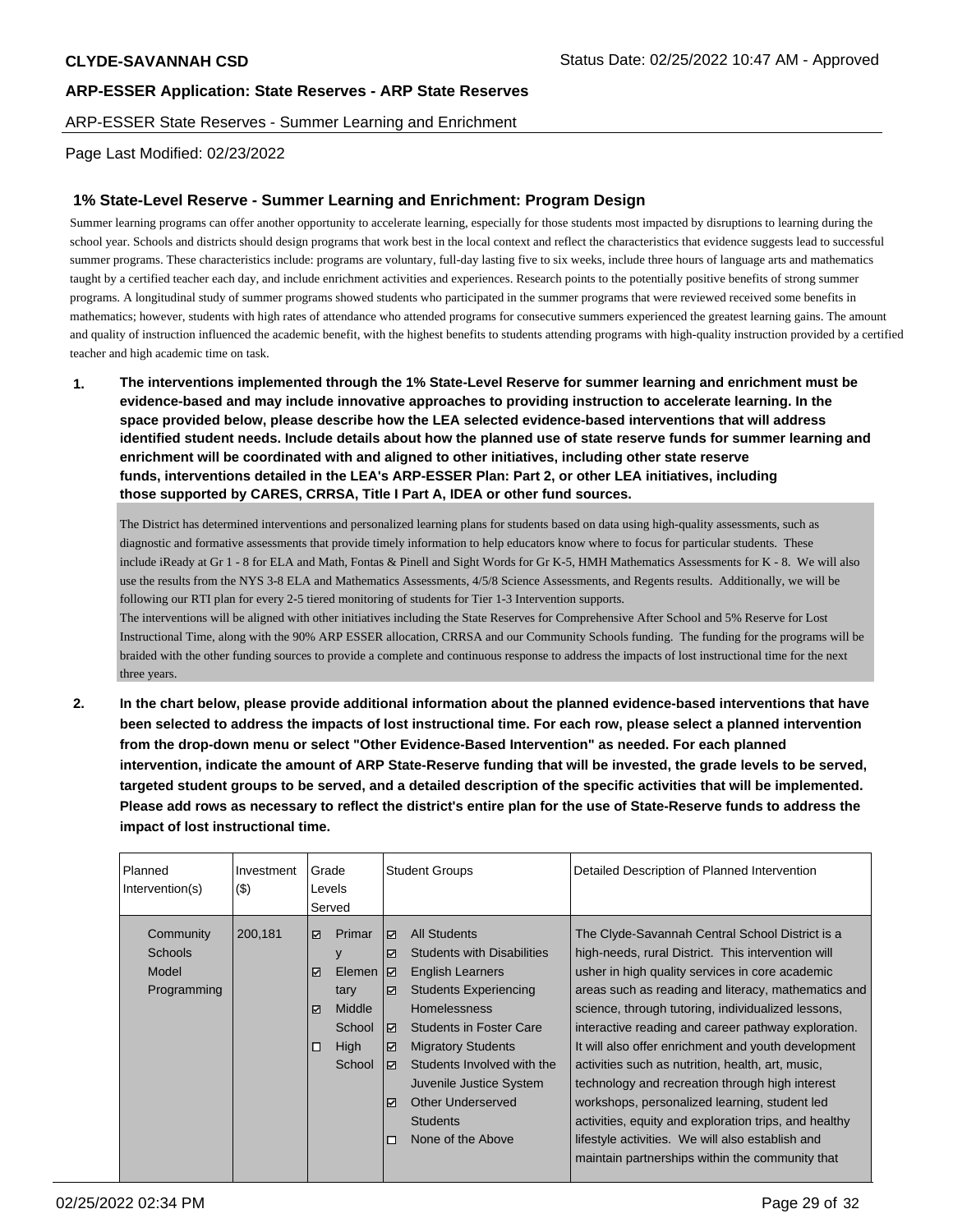# ARP-ESSER State Reserves - Summer Learning and Enrichment

| Planned<br>Intervention(s) | Investment<br>$($ \$) | Grade<br>Levels<br>Served | <b>Student Groups</b> | Detailed Description of Planned Intervention                                                                                                                                                                                                                                                                                                                                                                                                                                                                                                                                                                                                                                                                                                                                                                                                                                                                                                                                                                                                                                                                                                                                                                                                                                                                                                                                                                                                                                                                                                                                                                                                                                                                                                                                                                                                                                                                                                                                                                                                                  |
|----------------------------|-----------------------|---------------------------|-----------------------|---------------------------------------------------------------------------------------------------------------------------------------------------------------------------------------------------------------------------------------------------------------------------------------------------------------------------------------------------------------------------------------------------------------------------------------------------------------------------------------------------------------------------------------------------------------------------------------------------------------------------------------------------------------------------------------------------------------------------------------------------------------------------------------------------------------------------------------------------------------------------------------------------------------------------------------------------------------------------------------------------------------------------------------------------------------------------------------------------------------------------------------------------------------------------------------------------------------------------------------------------------------------------------------------------------------------------------------------------------------------------------------------------------------------------------------------------------------------------------------------------------------------------------------------------------------------------------------------------------------------------------------------------------------------------------------------------------------------------------------------------------------------------------------------------------------------------------------------------------------------------------------------------------------------------------------------------------------------------------------------------------------------------------------------------------------|
|                            |                       |                           |                       | increase collaboration in planning and implementing<br>the programs. Our objective is for students to show<br>continuous improvement in achievment through<br>measures such as test scores, grades, teacher<br>reports, and other formal data metrics along with<br>improvements in attendance and decreased<br>disciplinary actions. The program will be for all<br>students, especially focusing on students with<br>disabilities, English learners, students who are<br>economically disadvantaged, in foster care, or are<br>experiencing homelessness. We will also target and<br>specifically invite students with demonstrated need<br>with assessments from Fontas and Pinnell, iReady<br>Reading and Math, Sight Words, and teacher<br>anecdotal records. Braided with the Full-Service<br><b>Community Schools Grant and other Stimulus</b><br>Funds, we will use this program to journey towards<br>culturally responsive, trauma informed, community<br>schools that provide a continuum of evidence-based<br>and restorative practices organized by a Multi-Tiered<br>System of Supports.<br>One evidence-based practice we will be using<br>is student goal setting and progress monitoring<br>(https://eric.ed.gov/?=student+goal+setting&id=ED5<br>89978). For behavior, we will use the PBIS Model<br>(https://link.springer.com/content/pdf/10.1007/s1112<br>1-012-0343-9.pdf) and Check In Check Out<br>(https://eric.ed.gov/?id=EJ1047942). For Literacy,<br>we will be using Leveled Literacy Intervention<br>(https://ies.ed.gov/ncee/wwc/Intervention/1287),<br>Literacy Footprints,<br>(https://www.literacyfootprints.com/literacy-<br>footprints-a-research-based-guided-reading-system),<br>and Personalized Learning<br>(https://www.rand.org/pubs/research_reports/RR136<br>5.html). For Mathematics, we will use HMH Into<br>Math<br>(https://www.edreports.org/reports/overview/hmh-<br>into-math-2020), Math Expressions<br>(https://www.edreports.org/reports/overview/math-<br>expressions-2018) and Personalized Learning. |
|                            |                       |                           |                       | The summer program will mirror the school year Out<br>of School Time program. Some students will be<br>strongly encouraged to attend specific intervention<br>programming. Our program runs for at least 5<br>weeks and we are looking to expand program if we<br>can find staffing to support those needs.<br>Just like during the school year, students will Check<br>In with a caring adult, track their progress through                                                                                                                                                                                                                                                                                                                                                                                                                                                                                                                                                                                                                                                                                                                                                                                                                                                                                                                                                                                                                                                                                                                                                                                                                                                                                                                                                                                                                                                                                                                                                                                                                                  |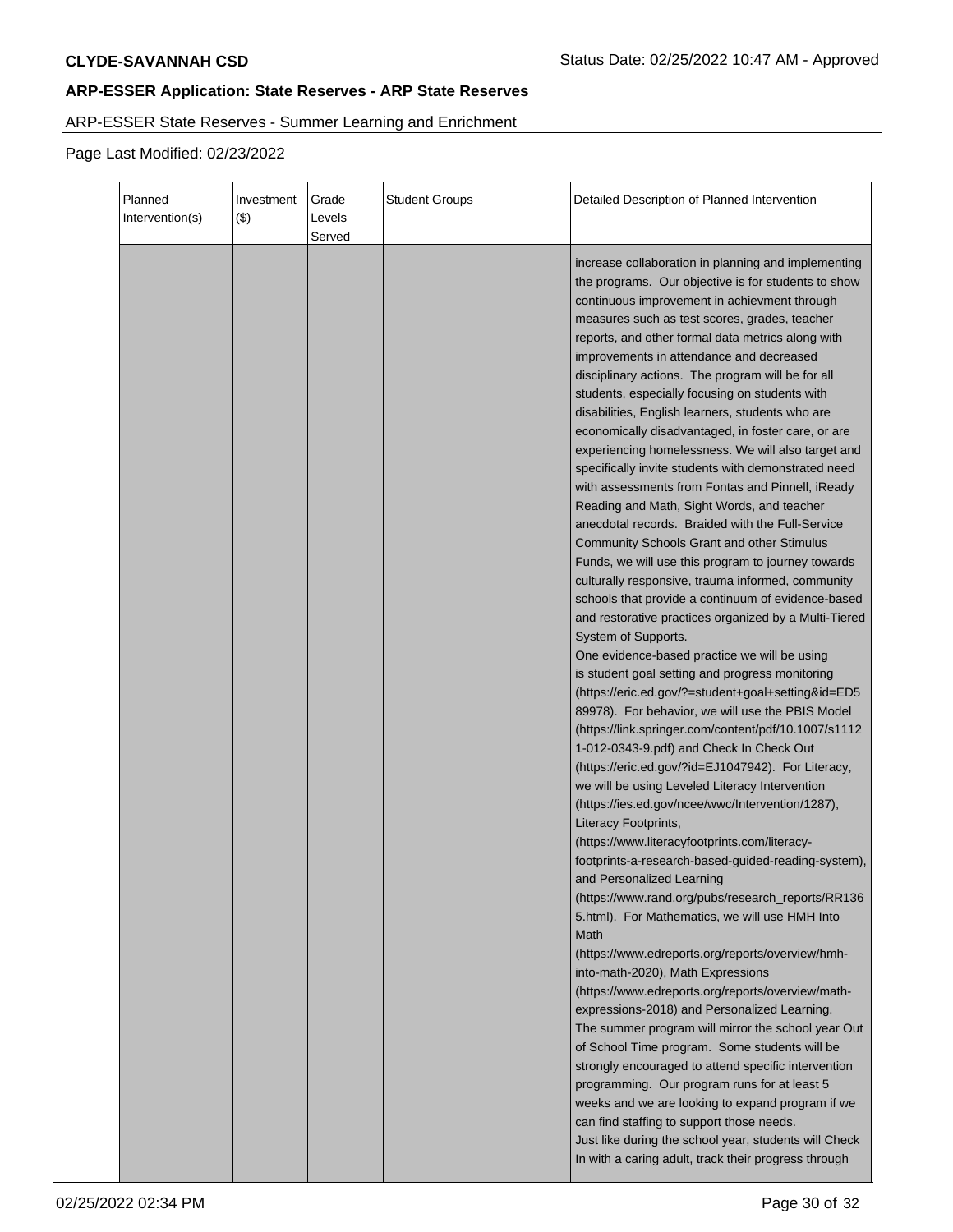ARP-ESSER State Reserves - Summer Learning and Enrichment

Page Last Modified: 02/23/2022

| Planned<br>Intervention(s) | Investment<br>$(\$)$ | Grade<br>Levels<br>Served | <b>Student Groups</b> | Detailed Description of Planned Intervention                                                                                                                                                                                                                                                                                                                                                                                                                                                                                                                                                                                                                                                                                                                                                                                                                                                                                                                                                                                                                                                                                                                                                                                                                                                                                                                                                                                          |
|----------------------------|----------------------|---------------------------|-----------------------|---------------------------------------------------------------------------------------------------------------------------------------------------------------------------------------------------------------------------------------------------------------------------------------------------------------------------------------------------------------------------------------------------------------------------------------------------------------------------------------------------------------------------------------------------------------------------------------------------------------------------------------------------------------------------------------------------------------------------------------------------------------------------------------------------------------------------------------------------------------------------------------------------------------------------------------------------------------------------------------------------------------------------------------------------------------------------------------------------------------------------------------------------------------------------------------------------------------------------------------------------------------------------------------------------------------------------------------------------------------------------------------------------------------------------------------|
|                            |                      |                           |                       | the day, and Check Out at the end of the day. All<br>staff, including lifeguards and support staff, will be<br>trained to support youth. We are looking to address<br>root causes for our community which include Low<br>Neighborhood Attachment, Lack of Prosocial<br>Opportunities in the community, low family<br>attachment and we are looking to build on the<br>strengths of strong school attachment.<br>The Community Schools Model is an endorsed NYS<br>model that opens schools to community and<br>programming beyond the school day and school<br>year. The broad approach requires a holistic effort.<br>Because our program is focused on engagement for<br>at-risk learners, we have a series of highly engaging<br>enrichment and academic activities for youth to<br>participate in. These include but are not limited to:<br>Interactive Reading provided by Literacy Volunteers,<br>Peer Assisted Learning, High Interest Workshops in<br>art, music, drama, technology based on student<br>interest and skills, Equity Trips to NYS Parks (Susan<br>B. Anthony, Frederick Douglass, etc), physical<br>recreation, nature walks, swimming, martial arts, and<br>nutrition classes. In addition, to support<br>social/emotional learning we provide evidenced<br>based activities such as 2nd Step, Safe Dates, Love<br>Notes, Community Circles, and mentoring using the<br>evidence-based NYS Mentoring Program. |

**3. In the space provided below, please describe how the LEA will monitor and evaluate the effectiveness of selected summer learning and enrichment strategies to ensure that the interventions implemented respond to students' social, emotional, mental health, and academic needs. Provide details about how changes to the program plan (such as changes in identified areas of need or supports provided to students) will be communicated to stakeholders.**

We will collect and monitor quarterly MTSS/RTI intervention data along with report card and attendance data to ensure student growth and improvement in identified areas of need. We will also monitor data from the same assessments we used to choose the interventions: iReady at Gr 1 - 8 for ELA and Math, Fontas & Pinell and Sight Words for Gr K-5, HMH Mathematics Assessments for K - 8. We will also use the results from the NYS 3-8 ELA and Mathematics Assessments, 4/5/8 Science Assessments, and Regents results.

Should we need to change the program plan, we will update stakeholders with our quarterly status report on the website, mailings, and the District newsletters. We will ensure the plan posted on our website is current and that any changes are clear.

# **1% State-Level Reserve - Summer Learning and Enrichment: Fiscal Information**

LEAs are *REQUIRED* to send signed (blue ink) originals and two hard copies of each FS-10 Budget Form to:

 *Office of ESSA-Funded Programs – Rm 320 EB*

 *RE: ARP-ESSER Application - State Reserves*

 *New York State Education Department*

 *89 Washington Avenue*

 *Albany, NY 12234*